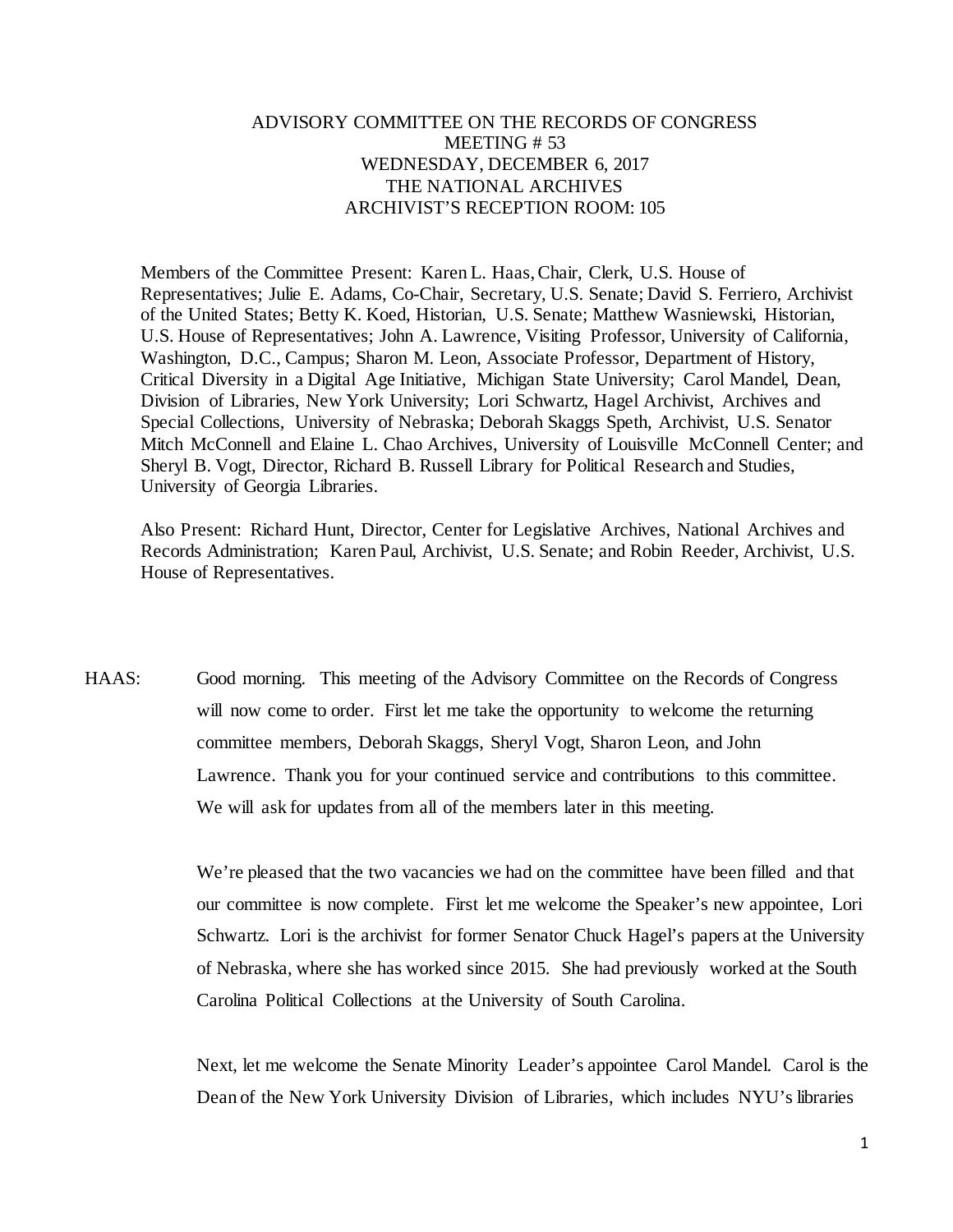in New York, Abu Dhabi, and Shanghai, along with campus media service, university archives, and the NYU Press. She came to NYU in 1999 from Columbia University. Thank you both for agreeing to serve on our advisory committee.

We welcome and thank the Secretary of the Senate, Julie Adams, for her continued collaboration on this committee. Julie and I have the opportunity to work together on many other projects outside of this committee.

And last but certainly not least, I'd like to acknowledge David Ferriero, our host for today. I want to thank him for hosting, along with his staff, as well as mention the new exhibit that you all are going to have an opportunity to see after this meeting entitled *Remembering Vietnam*. David has gotten a lot of wonderful press on that exhibit so far.

We're nearly halfway through the hundred and fifteenth Congress. We are managing two vacant offices and are expecting to manage another early in the new year. This number is down from a total of seven offices earlier. We are also monitoring the list of House Members that have announced they are leaving at the end of the Congress. Thus far, there are 44 House members who've already left, announced they are retiring, or running for other offices. We have conducted some level of outreach to each of these offices.

Also, the Office of the Clerk is working on a new website which will feature a refresh of the current site as well as new content. One highlight is the addition of roll call voting information. The new website will be launched early next year.

At this time I'd like to recognize the distinguished Secretary of the Senate and Co-Chair of the Advisory Committee, Julie Adams.

ADAMS: Thank you Karen, and thank you to the Archivist for hosting today's meeting in this beautiful space. It's always nice to get a chance to leave Capitol Hill and come to the Archives. So thanks so much. I'm also delighted to welcome the new committee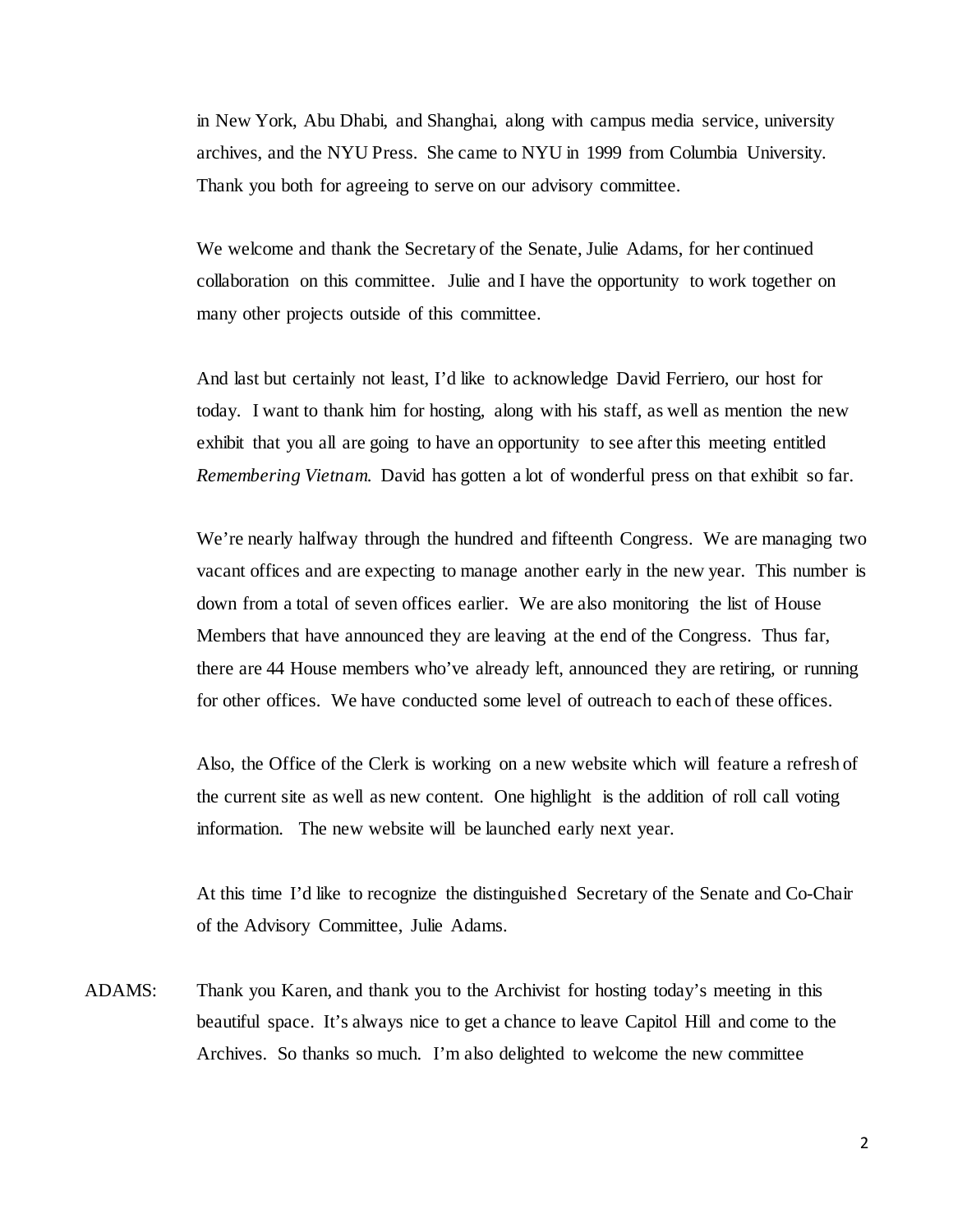members, especially Carol Mandel, the Advisory Committee's appointee by the Senate Democratic Leader, Senator Schumer.

Dean Mandel's work has focused on the transformation of infrastructure, services, and partnerships to serve the Research Libraries' core mission at NYU in a digital environment, as well as exploring changing modes of research and teaching, preservation of digital content -- which I know is something we are all very interested in -- new models in scholarly communication and access to primary resources. Most recently she has focused on infrastructure and service design to provide seamless services to students and faculty throughout NYU's global system. Welcome, Carol. We look forward to learning from you and collaborating with you.

I'm pleased to report that in the Secretary's Office we have published the fifth edition of our *Records Management Handbook for United States Senate Committees* and an accompanying brochure, copies of which are at your places today. The *Handbook* was last published in 2005. So needless to say this marks a substantial update. In particular the new edition provides guidance to Senate committee staff on preserving electronic records, and a special thanks to Karen Paul, Betty Koed and the Senate archiving staff for their tireless efforts in getting this accomplished. It was a big deal to get that across the finish line. It was nice to sign the letters to the committee staff and clerks this week to get that out the door. So thanks so much to you and your teams.

Our archivists and historians continue to reach out to senators, staff, scholars, the media, and the public with tours, brown-bag lunch talks, and training sessions, as well as Web features, Twitter, and oral history interviews. All three Senate archivists have been busy with talks, training, and presentations. Karen Paul will have more about that in her report.

*The Women of the Senate* Oral History Project is in full swing. Historians have interviewed former Senators Barbara Mikulski, Kay Bailey Hutchison, Carol Moseley Braun, Blanche Lincoln, Mary Landrieu, and Nancy Kassebaum Baker, as well as a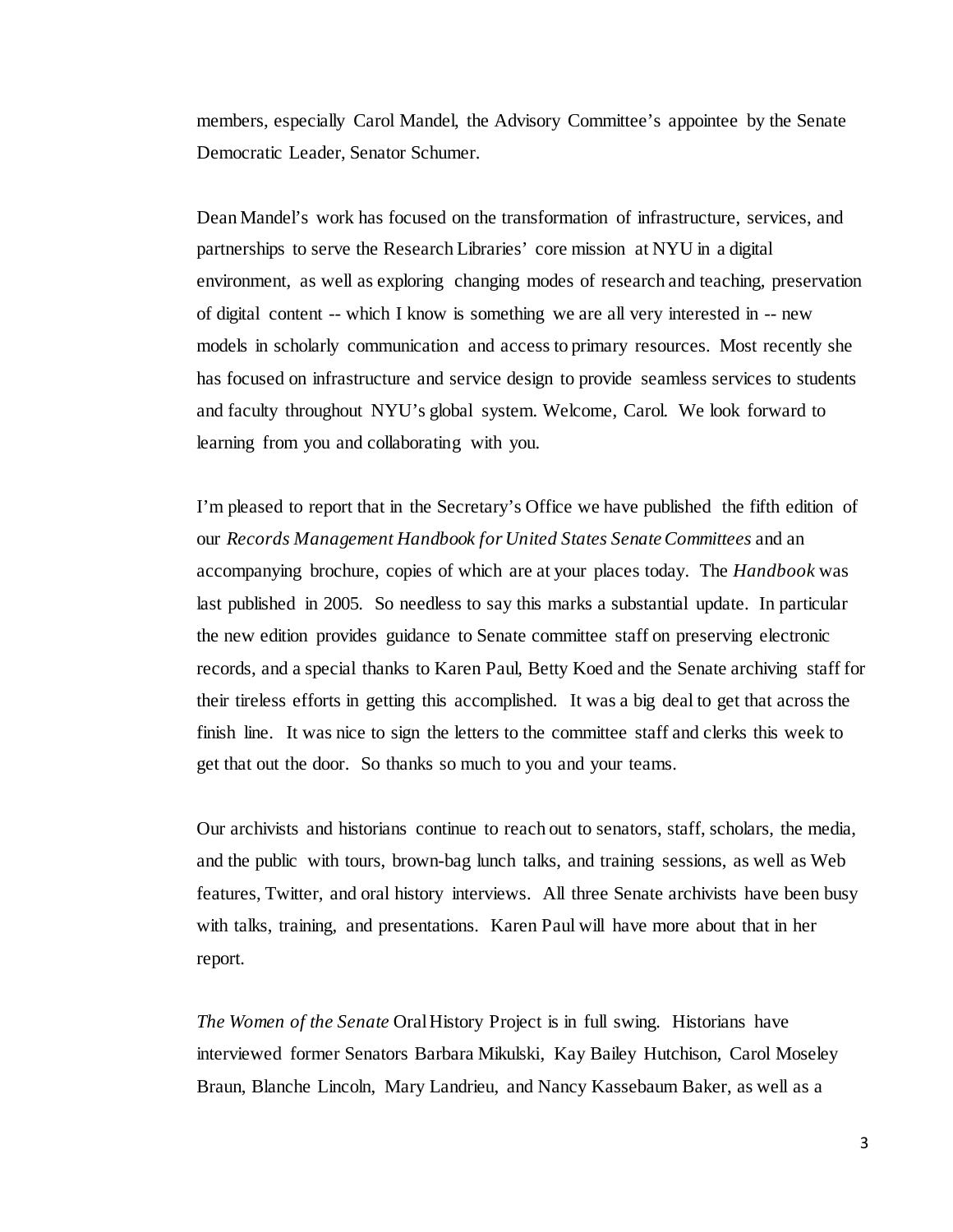number of former female staff. More interviews are planned in the weeks and months ahead.

Betty Koed and her deputy, Kate Scott, recently completed extensive oral histories with Senators John Warner and Carl Levin, who have a combined Senate service of 66 years and led the Armed Services Committee as Chairman or Ranking Member for more than two decades.

The Senate historians are making rapid progress on the latest volume of the minutes of the Senate Committee on Foreign Relations. Since 1978, the Senate historians have prepared and annotated transcripts of the executive session hearings of the Senate Foreign Relations Committee for declassification and publication. Twenty volumes have been published to date, taking the series through 1968. The historians, with Deputy Historian Kate Scott in the lead, are currently working on the twenty-first and twenty-second volumes which will include the committee's executive sessions hearings of 1969 and 1970.

Assistant Historian Dan Holt drew a standing room only crowd for his lunchtime talk "Revisiting the Gilded Age Senate" for which he did extensive research in congressional archives. This represents just one chapter in a much larger project to revisit important eras in Senate history, and revising and reinterpreting that history in light of new evidence, scholarship, and methodology.

On September 15, 2017 Constitution Day was celebrated with the special presentation "Out of Necessity: The Senate, the States, and the Great Compromise of 1787" which examined the debate culminating in the Great Compromise of 1787 and discussion of how that decision still shapes the Senate today. The presentation, which drew a very large audience that included local high school teachers and students, also included five mini archival exhibits documenting the debate. We also have a Constitution Cake each year, which I think is a big draw for a number of the high school students.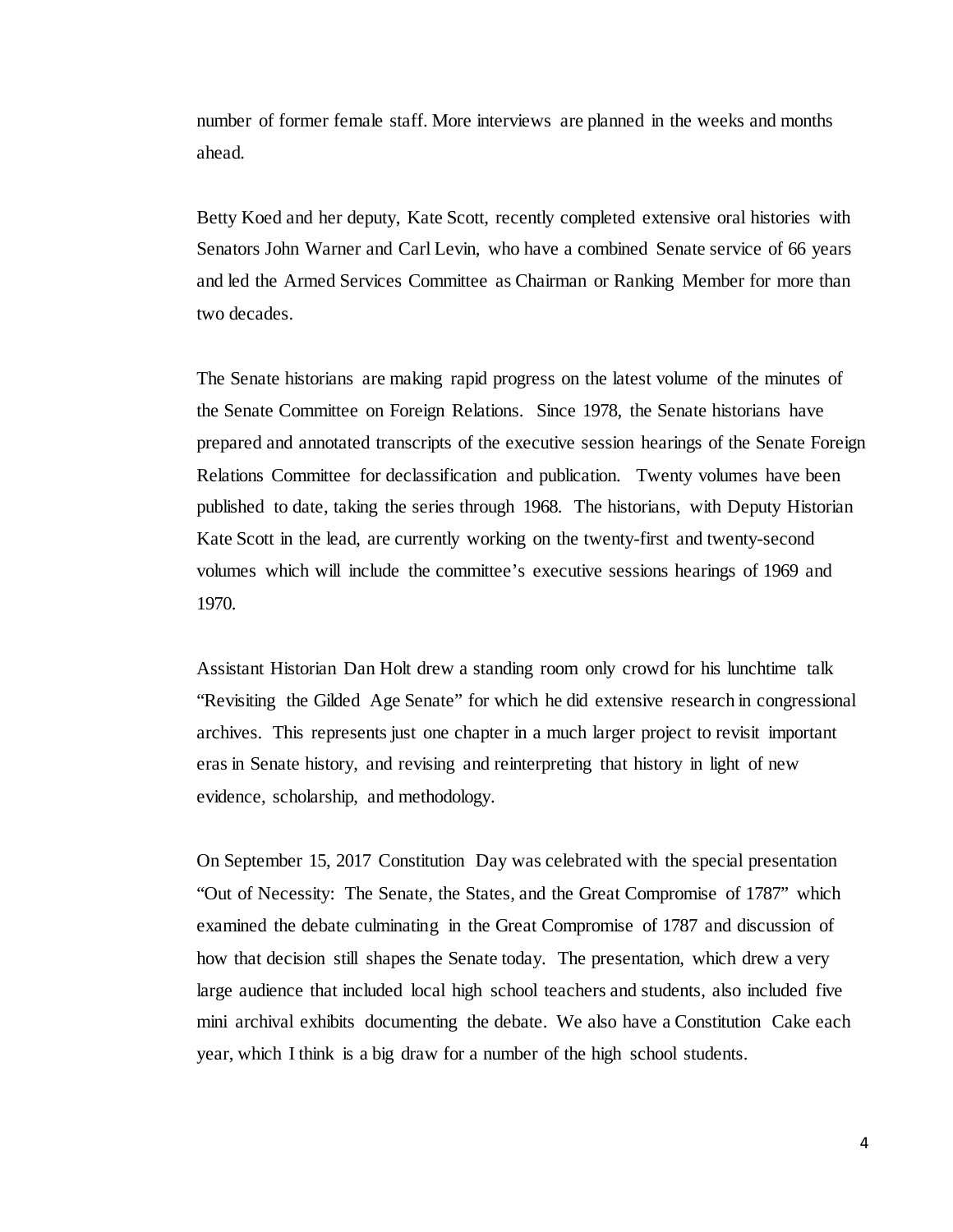So needless to say, we've been quite busy, and I look forward to receiving an update on the renovation of the space at GPO, and our discussion of the draft *Sixth Report* to Congress on the Advisory Committee.

- HAAS: Thank you, Julie. I would now like to recognize David Ferriero, the Archivist of the United States.
- FERRIERO: Good morning, and welcome to my house. It's nice to have you here with us this morning. A special welcome to Lori Schwartz and Carol Mandel. Carol and I go back about 100 years in the wonderful world of research libraries.

I thought I would bring you up to date on what's going on with our strategic planning process. In April of this year, the Office of Management and Budget (OMB) gave every one of the executive branch agencies the opportunity to submit a new strategic plan, a reform plan, a budget, and a work plan for the coming year. We've been hard at work on those activities. We submitted our plan in August. I'm going to report to you on what we've submitted to OMB, but we won't know until February 2018 exactly what will be approved as we continue negotiations with OMB.

The goals of the strategic plan remain the same four. They are "Making Access Happen," "Connecting with Our Customers," "Maximizing Our Value to the Nation," and "Building Our Future Through Our Staff." While those four goals remain the same, there are some new sub-goals, particularly in response to this administration's messages around digital government, and information infrastructure refresh and update. We are paying particular attention to those messages.

Within our "Connecting with Customers Goal," we have a promise to create policies and put processes in place to support federal agencies' transition to fully electronic record keeping. Just to remind you, we are implementing a "Managing Electronic Records" directive which was issued to all federal agencies by OMB and the National Archives which mandates that all Email be managed electronically; no more printing to paper, and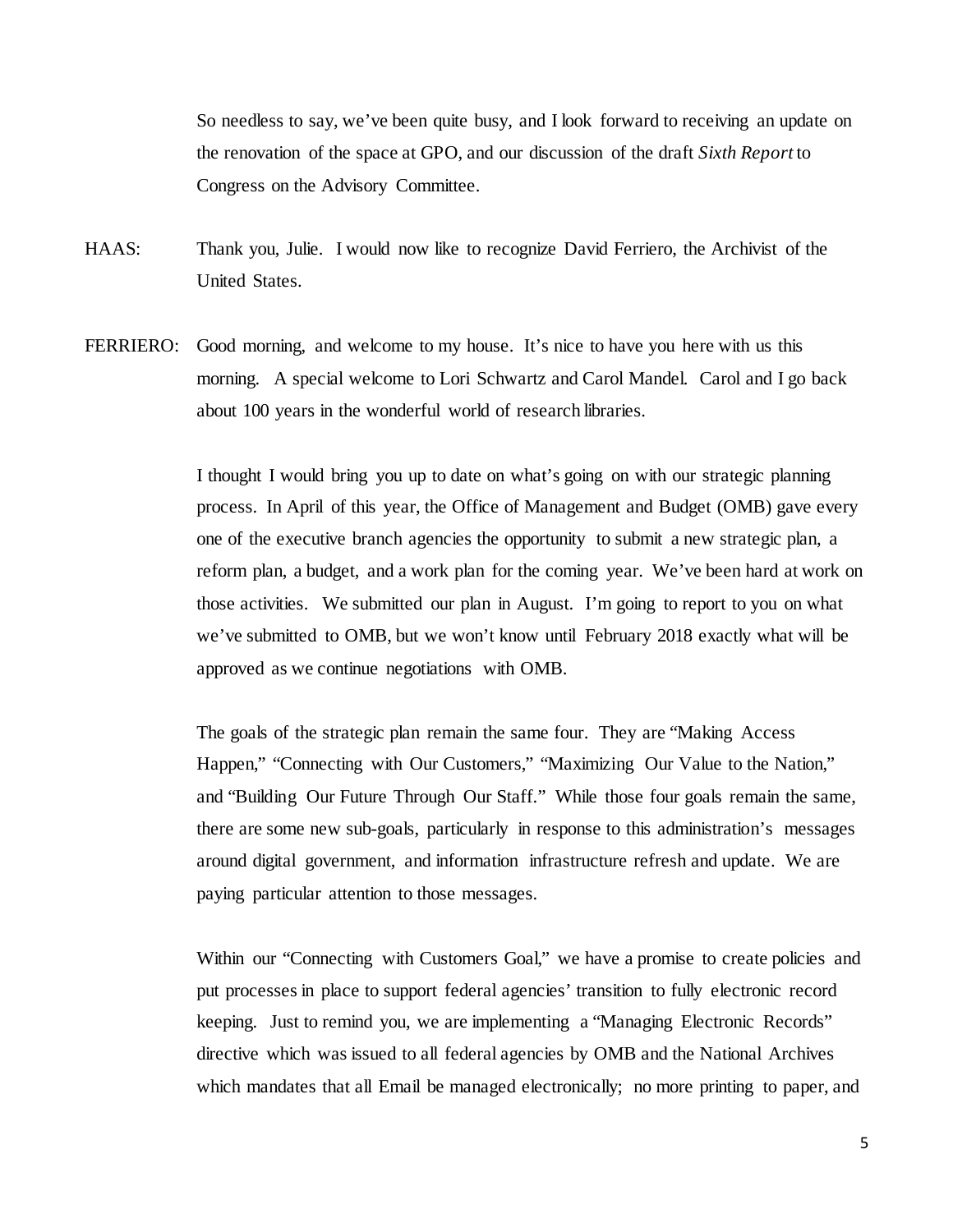that by 2019 all permanent electronic records will be managed electronically to the fullest extent possible for eventual transfer and accessioning by NARA in electronic format.

I'm pleased to report that federal agencies have been reporting their progress toward meeting this target. Records managers complete self-assessments and senior agency officials for records management submit annual reports. From those reports we know that 98% of the agencies are optimistic about meeting this goal, which is really good news.

Strategic goal three is "Maximizing Our Value to the Nation." By 2019 we will conduct inspections of records management practices at 10% of federal agencies. Congress gave us funding for this function, so we're going to start that process next year. By the end of 2022, NARA will to the fullest extent possible no longer accept transfers of permanent or temporary records in paper or analog form, and will accept records in electronic format with appropriate metadata. This is a huge goal. This is what we have been talking with the agencies about and with the community to bring them up to speed on what that means for them.

That doesn't mean that we won't take paper in the near future, just not after 2022. So you have until 2022 to get your paper in. In fact, 85% of the agencies have let us know that they're already digitizing records, which is the preferable delivery in the electronic format. We'll see how that plays out. And as I said, this is a strategic plan initiative yet to be approved by OMB, but this is the direction we're heading in.

I would like to say a few words about this new exhibit that you have an opportunity to see either now or later. It will be up until January 2019, so there is plenty of time to see it. It is a media-rich exploration of the Vietnam War. It's a fascinating collection of newly discovered and iconic documents, images, film footage, and artifacts which tells the story in 12 critical episodes of the war that divided people here in the United States and Vietnam.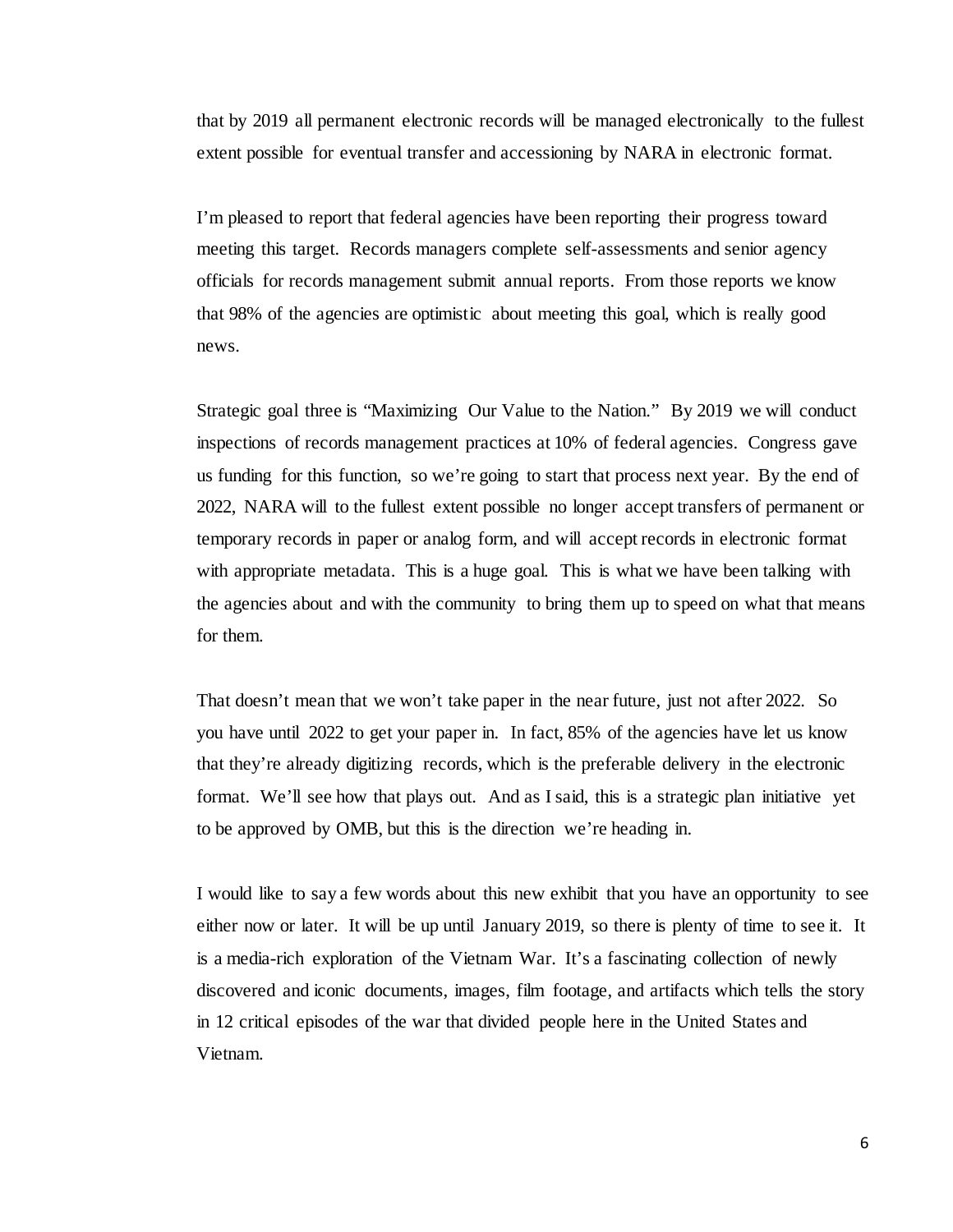Viet Thanh Nguyen's book *Nothing Ever Dies* was very instrumental in coming up with the title of this exhibit, because in it he describes wars as being fought twice, once on the battlefield and once in memory. This exhibit shares memories of veterans as well as others affected by the war in video interviews. We were delighted last week to read Senator Leahy's appreciation for the exhibit, which was read into the *Congressional Record* and was really a very nice tribute.

- HAAS: Thank you, David. At this time we need to move to the approval of the minutes from the last meeting. Is there an objection for dispensing with the reading of the minutes? Hearing none. Are there any corrections to the minutes? OK. At this time then I'd entertain a motion and second.
- FERRIERO: So moved.
- HAAS: Minutes are approved. I'd like to invite the new committee members to introduce themselves and have all the members update us on any news that you may have. Why don't we start with Sheryl, if you don't mind, Sheryl? And we'll go around the table.
- VOGT: I guess I'm one of the older members on the committee, older in both ways. Anyway, I would like to share just a few things that we've been doing at the Russell Library since we last met. We have in the last seven months acquired three new congressional collections. The first two are those of former Congressman Tom Price, and the late Congressman Paul Brown. For those of you who aren't familiar with Georgia history, that's B-R-O-W-N not B-R-O-U-N. We have had two Paul Browns from Georgia. This one served from 1933 to 1960. This is one of those collections you get really excited about because it was lost, and now it's been found. It came to us from a third party person though, so we had to acquire it by purchase. The third collection is represented by a firm commitment from Congressman Buddy Carter.

We have increased our overall instruction with classes at the university. We've gone from something like 48 classes a year to 112 sessions this past year. That's a 233%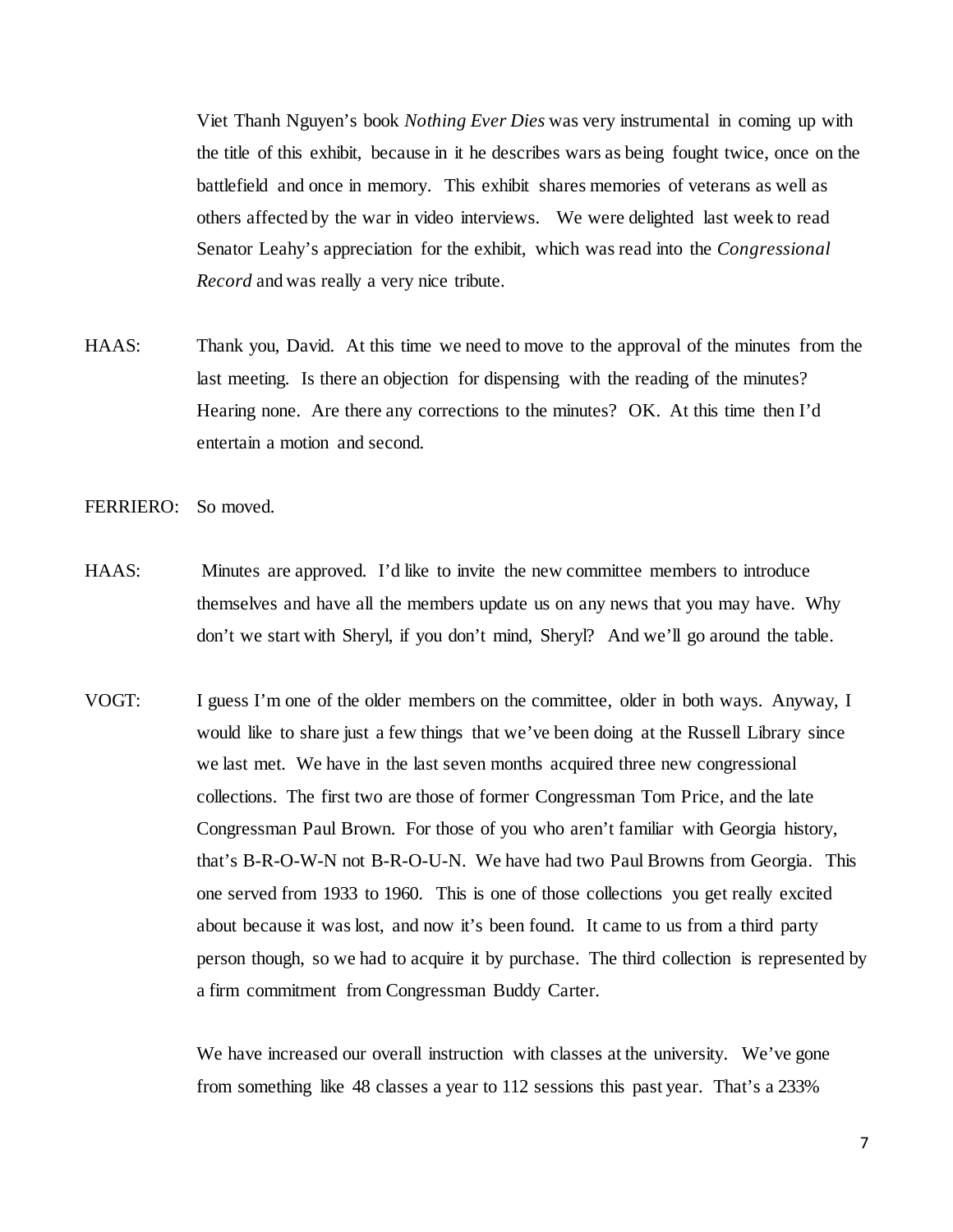increase. And we're reaching approximately 1,400 students at the university. We think that will only increase in the years to come.

We have a Special Collections Faculty Fellows program. We've just started our third cohort of those faculty fellows. Usually there are around a dozen fellows per year. They meet with our staff and look at materials that would be apropos to their courses. The following fall they will institute these primary sources into the classroom and assign projects to the students. This has become a very popular program. Each year we've gotten more applicants and we're actually having to turn people down.

I would also like to share one of our public programs with you that we had just this November, "A Rush to Judgment: The Warren Commission and the Dissent of Richard Russell." Many people don't know that Richard Russell was the primary person dissenting to the final report. We have a copy of his dissent in the Russell Library. It's about three or four pages long typed. He presented it at the last executive committee session.

From what we understand, there was no court reporter at that session. About four years later Russell discovered that his dissent was not part of the official record at the National Archives. With some materials that we have in his collection we can track the early meetings of the Warren Commission, Russell's dislike for the way the commission was run such as not getting information about meetings so he could be there on time, and things of that nature. He actually wrote a letter of resignation as early as February of 1964 and then decided not to turn it in.

Russell subsequently hired a young woman who was a young lawyer who later became a judge to go to the meetings for him and report back to him. Three of our Russell trustees, who were also members of Senator Russell's staff, participated in this panel. His administrative assistant at that time, who became a trial lawyer, presented the evidence in the way a trial lawyer would. It was really interesting to hear the information presented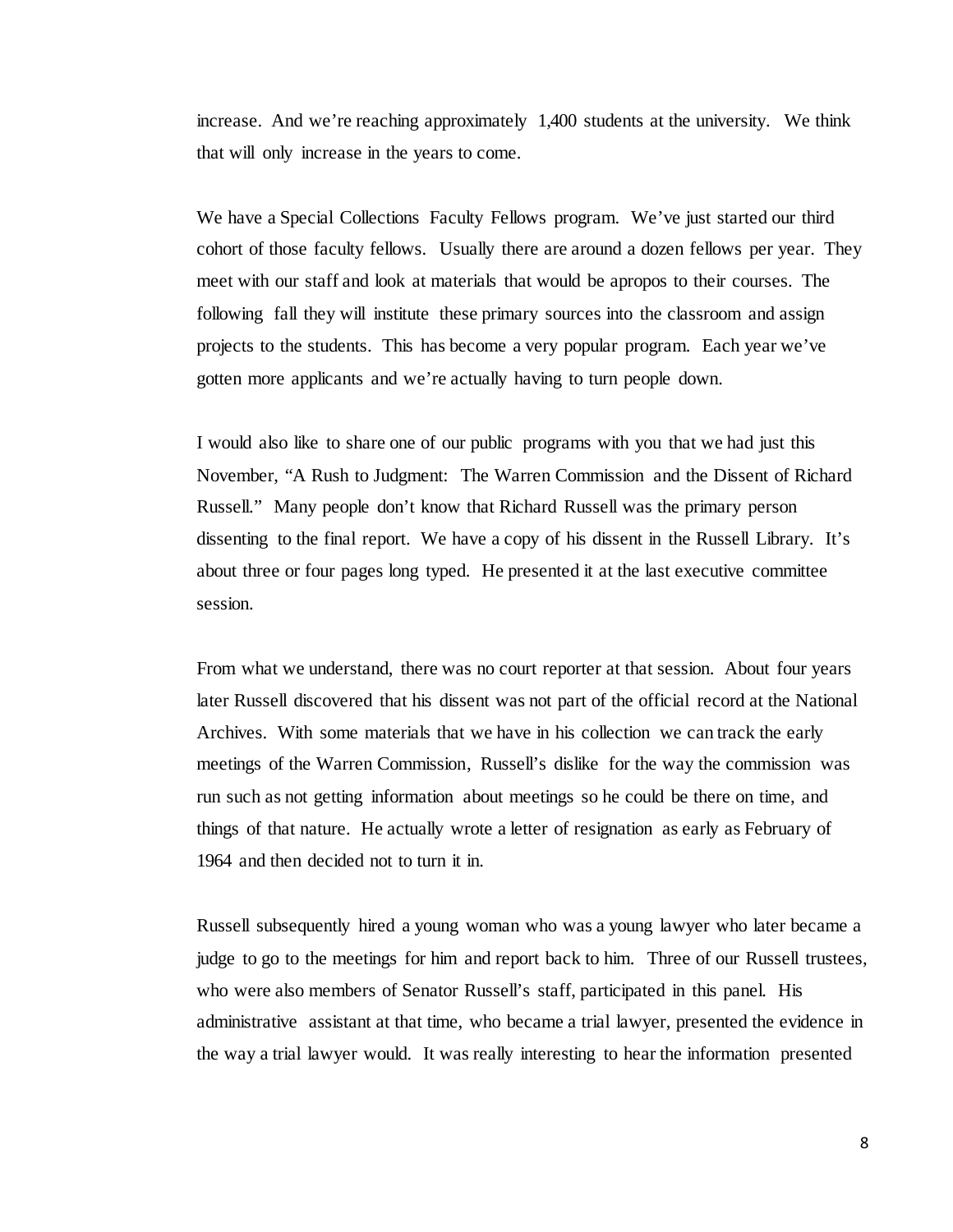that way. We had a wonderful crowd, over 100 people. I imagine we had some conspiracy theorists in the group.

Russell's dissent hinged around not believing that Oswald acted alone. He felt that Oswald was not really capable of doing that. He believe Oswald had to have had some sort of oversight. Russell also had concerns about the single bullet theory. Very interesting. Thank you.

HAAS: Thank you. Deborah.

SKAGGS: Good morning. I don't have a special projects report this six months. However, the processing, arrangement, and description of the Senate Majority Leader McConnell's archives continues. We've only been open for 9 years, so we're playing catch-up for 30 years' worth or more of records. We are continuing the work on Senator McConnell's archives including his personal records, his records from the Senate, as well as Jefferson County judge/executive records, and his campaign records that do go back to county judge/executive days. Many of those are audiovisual records.

> We are looking forward to the Senator's annual oral history interview at the end of December. It should be an interesting interview this year. Also, the McConnell Center conducts a distinguished speaker series, held in the fall and spring. This fall we had the honor of hosting Justice Gorsuch. The Senator wanted him to see the exhibit, and he came down and took him through the exhibit. Gorsuch also came into the archives and was very interested in the archives and even began thinking about where his papers would go. We had a very good visit with him. That's pretty much what we've been doing in the last six months.

HAAS: Thank you. Lori.

SCHWARTZ: Hi, I'm pleased to be here. So as you heard I've been at the University of Nebraska at Omaha for three years now as the Charles Hagel Archivist. It's a branch campus of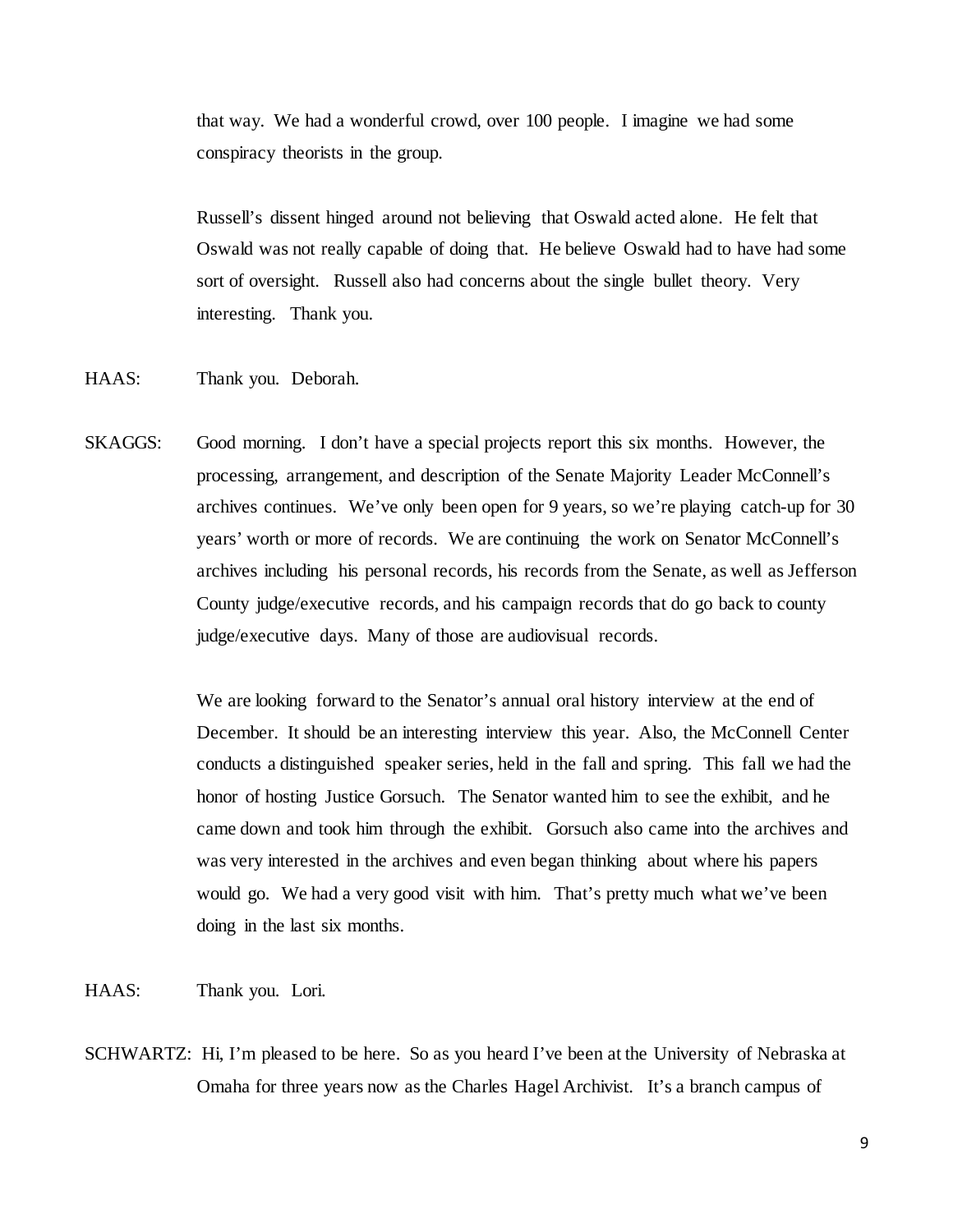15,000 students of the University of Nebraska system. The previous 13 and a half years, I was in South Carolina at South Carolina Political Collections under the direction of Herb Hartsook, who many of you know. He's retiring in a couple weeks. I wanted to announce that here at this meeting. And Sheryl, I loved the blog post you put up about Herb. That brought tears to my eyes. He taught me quite a lot.

While I was at South Carolina Political Collections, I got to work on the collections of longtime Senator Fritz Hollings and longtime Congressman John Spratt. I left that job right in the middle of getting a handle on John Spratt's budget materials. One of the wonderful things about being a congressional archivist is you get to dig into the specific records and gain new knowledge.

The Hagel Archives is a large collection. It's the only modern political collection right now at UNO. Hagel graduated from UNO and is probably the most, or one of the most, prominent alums--which is why his papers are there. He visits frequently and adds to the collection, which is quite a treat for my team.

I have three students and two staff members working with me. We are in the midst of processing the records and opening the records as we go. We opened records in January of 2016, the year after I got there. We opened up some more last year, and we'll be opening up some more next month. And I'm actually curious to see if this archival method is a trend or if this is rather unique. I'm thinking about doing some research into it. I visited Drake University where the Harkin papers are a couple of weeks ago and spoke with Hope Bibens. They're doing the same thing there. I find that interesting.

We have received private money to help us support this collection. Karen asked me about this back in May and I forgot to get back to her. Sorry, Karen. But I use that money for digitization of the audio and videocassettes in the collection. We have many of them. And for hiring a postgraduate Hagel fellow, who's been able to contribute a lot to the processing of the papers. The current fellow is an Iraq veteran. She's been very helpful in processing the Hagel records as he is a veteran of the Vietnam War. I'm really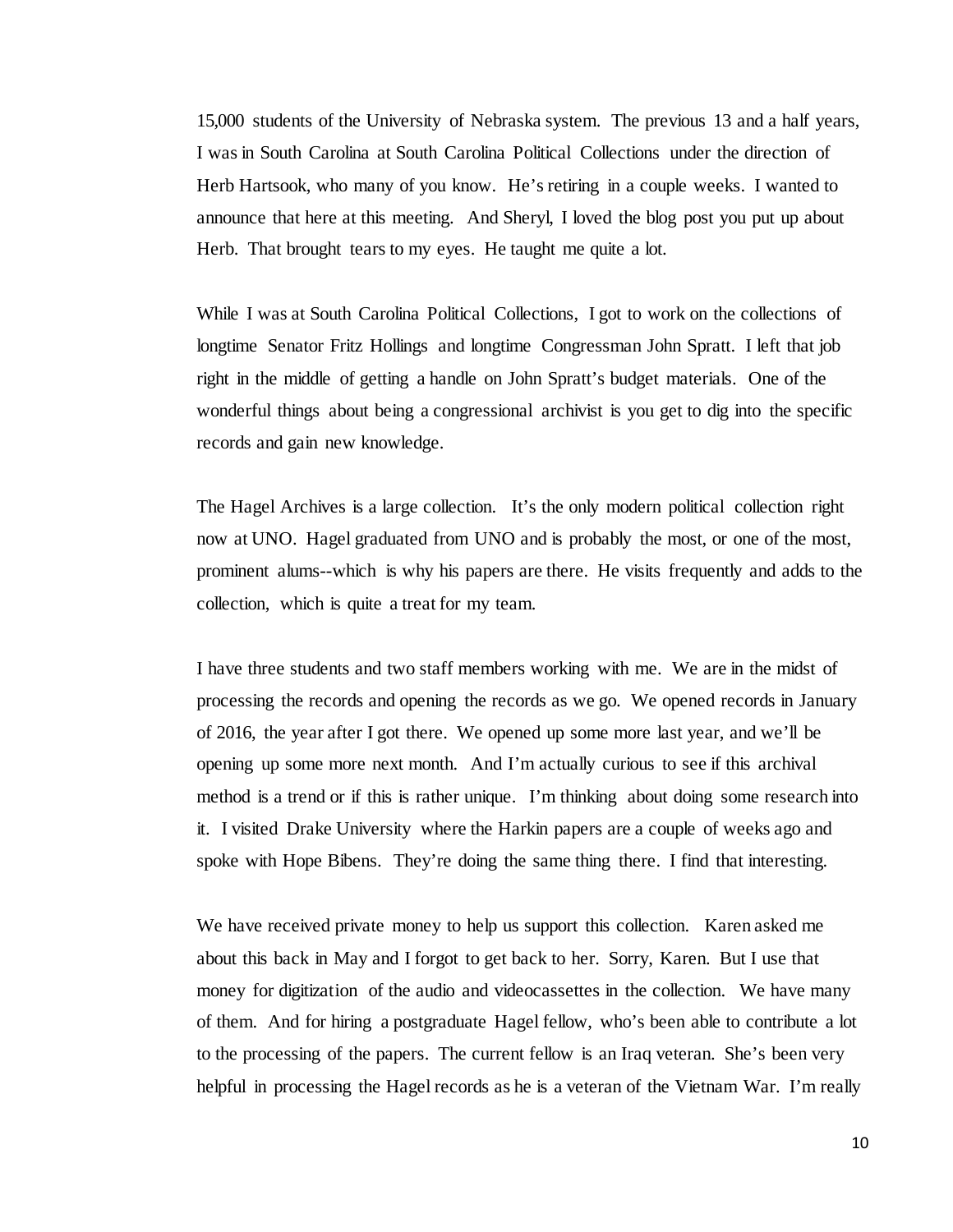looking forward to seeing the Vietnam War exhibit downstairs. A book just came out in part about Chuck Hagel and his brother's service in the same unit in Vietnam.

FERRIERO: They were here with the book, it was really nice.

- SCHWARTZ: Yes. And I think that's all I'll say for now but I'm sure I'll have more to say in future meetings.
- HAAS: Thank you, and welcome. John.
- LAWRENCE: Hi. I'm John Lawrence, for the newer members of the committee. I came to this Advisory Committee after having spent almost 40 years on the Hill. So I have deep appreciation for the work that this group is doing and the importance of it.

I'll give you an update. At the last meeting someone spoke first and mentioned a book they were writing, which compels me to mention my own. It is coming out on March 1, and it is a history of the Class of 1974 in the House of Representatives, the post-Watergate class, and the roots of partisanship in congressional politics and congressional operations.

First, I'd like to thank Matt and Robin and many of the people, Richard and others, who've been a help in this project which has consumed a lot of my time since I left Mrs. Pelosi's office.

I think one of the things that's been very gratifying about this work is that a great deal of the book was based on oral histories and interviews that I did with over 40 Members of the Class of '74. These Members served varying lengths of time in the Congress, many of whom have not talked about their service for decades and have never contextualized it in terms of what it meant to have been part of that reform effort and to deal with some of those issues, including the rise of partisanship that affected the House of Representatives over the course of the past 40 years.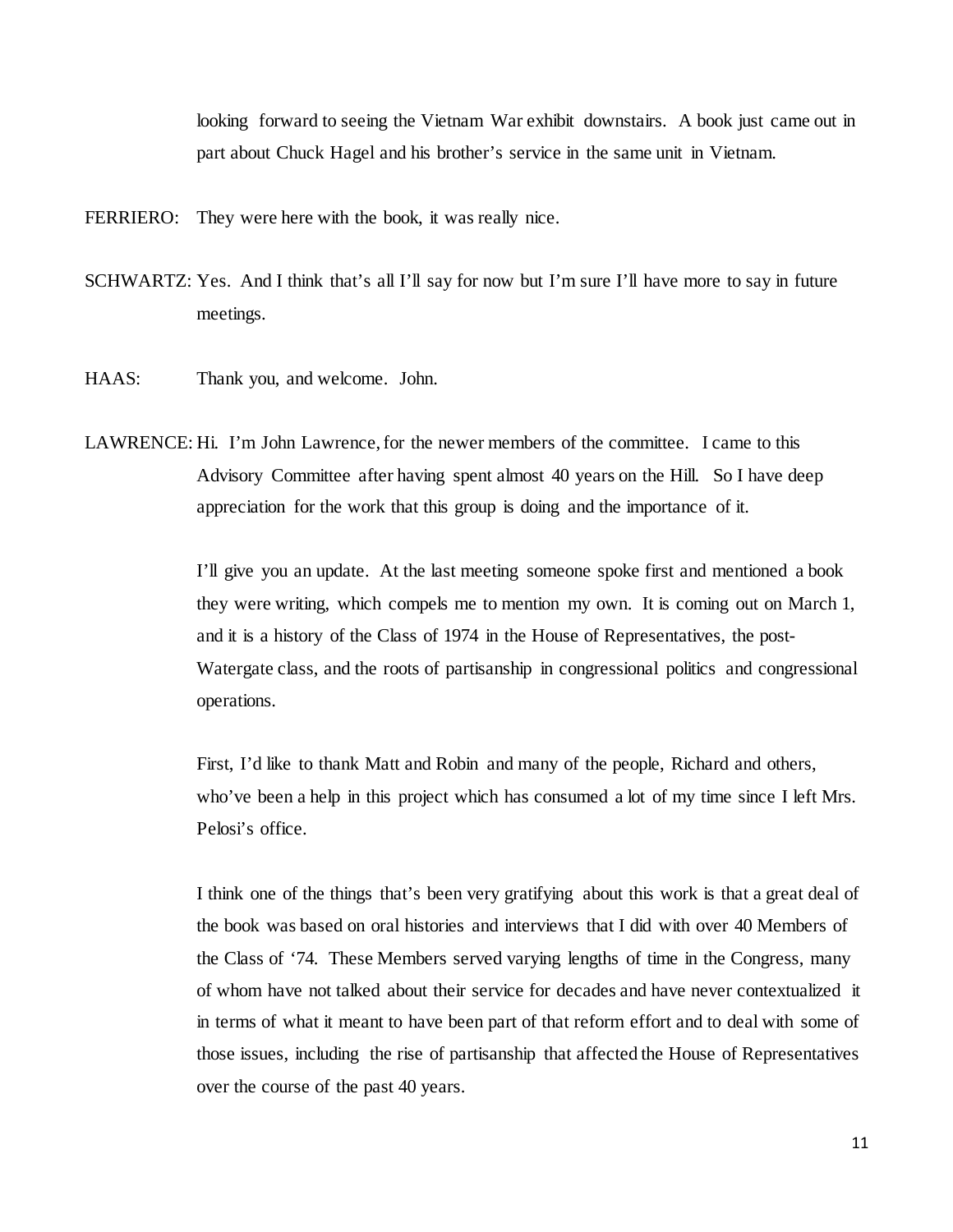As a result of those conversations, a number of them started writing books. The Members I know who are working on books are Les AuCoin, who's from Oregon, Don Bonker, and particularly John Jenrette, who has become a frequent correspondent. There is a book that's just come out in which he was involved. It's a very colorful book, as we might imagine. I told him I thought it might outsell mine, given some of the subject matter.

It's interesting to see that former Members are beginning to think in terms of that kind of personal activity, and I think it's hugely valuable because so many go through a pretty unique process of serving in the Congress and never think in terms of, particularly in the House, writing down what they experienced, what their motivations were, and their experiences. So we're left with official records, which are useful to some extent, but they don't cover the full context of what it meant to serve in the institution.

I'm off on a new project dealing with my years in leadership offices, but I'm really looking forward to the publication of the book. I'm going to be traveling around a little, talking about it. And I appreciate the opportunity to mention my book today.

- HAAS: Thank you. Carol.
- MANDEL: I don't know that I have any updates directly relevant to the work of this committee since I'm not engaged directly in this kind of congressional records management. I'm in learning mode. I'm in awe of what you are all doing.

I am spending a lot of my time currently in the realm of digital preservation and chairing a board committee of the Digital Preservation Network, in which we're looking at a variety of models for large-scale digital storage, which clearly will be increasingly relevant to everyone here, and perhaps you have some solutions and standards we need to be looking at. What's really coming to light is that massive preservation of audiovisual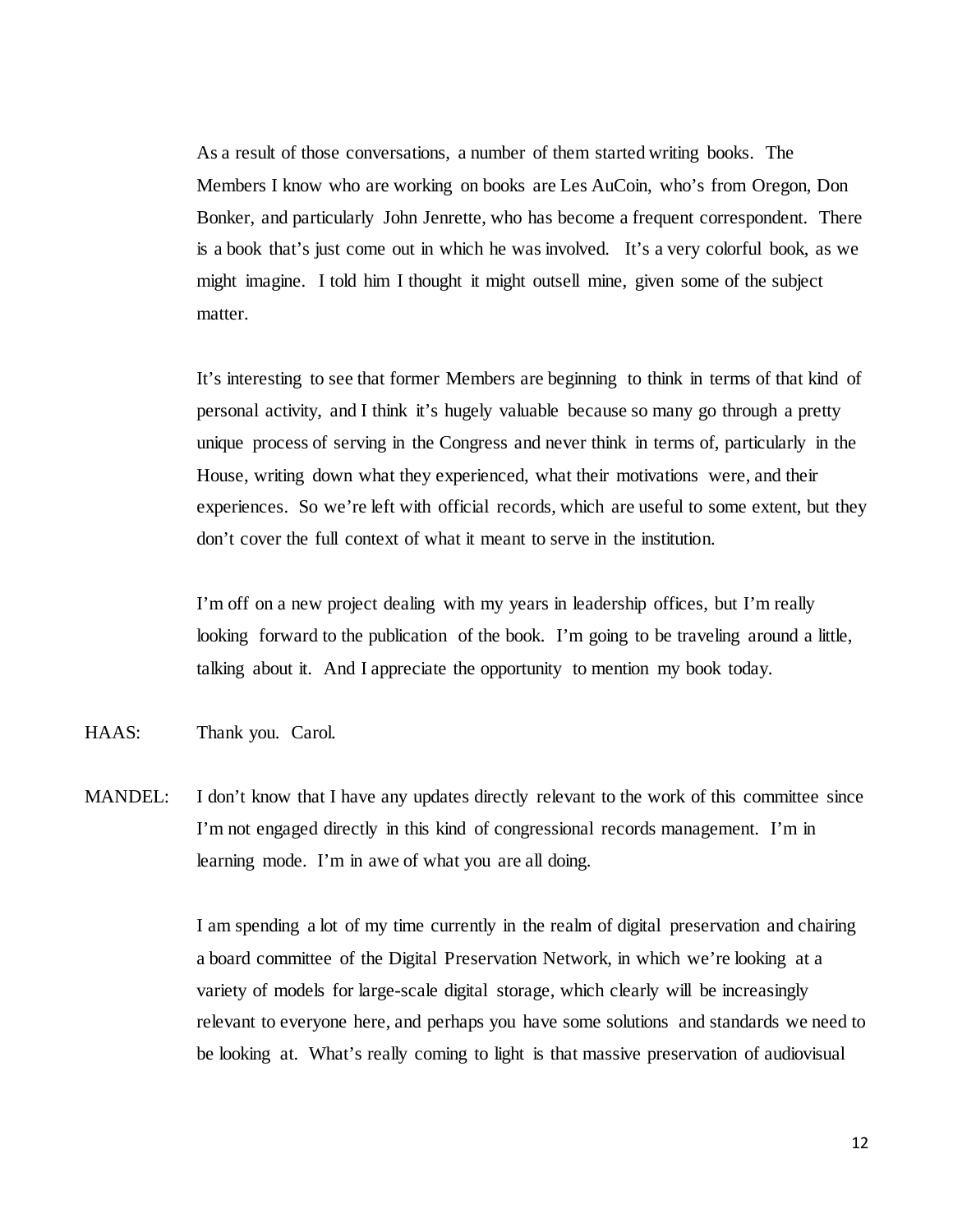material creates huge files, and huge files that need to be managed in different ways. I'm sure you've got experts on your staff we'd love to share ideas with.

Actually listening and learning about the work that you are doing increases my frustration that too many research libraries have their heads in the sand about the needs of preserving born-digital content. So a lot of the work that I'm doing is with a core group of maybe 40 or 50 libraries that kind of get it but are still not where you would imagine they should be. NARA of course leaves them in the dust in terms of the necessary skills.

I'm curious -- if we ever have time to talk about it -- how you're addressing manpower issues. Every day new skill sets are needed to be able to keep up with technology. You talked about that, David, as one of your goals -- having staff participation as part of your strategic plan. And I think the profession at-large is doing a pretty good job at keeping up, but maybe not good enough for the skill levels that continue to increase. So while you're all doing brilliant work at the Archives, there are larger issues in the field of how training is going to be sustained, and how others will work with you.

Beyond working on the Digital Preservation Network, as NYU was one of the creators first of Archivists' Toolkit, and then ArchivesSpace, I chair the board of ArchivesSpace and have that continuing connection with the archival community, which is truly a wonderful community. Again, I think the university realm and the government records management realm need to come together a little bit more. Mostly the university folks need to learn from the government folks from what I'm seeing here today.

NYU is very involved with audiovisual material, and because of that, we've had a long series of grant projects paving the way for standards and practices and extending capacities in digital reformatting and born-digital AV preservation. I've done some work with the Internet Archive to be able to do a better job of Web archiving multimedia sites. So there is a lot of cross-fertilization that I can see here. Maybe we can find ways to be helpful to each other.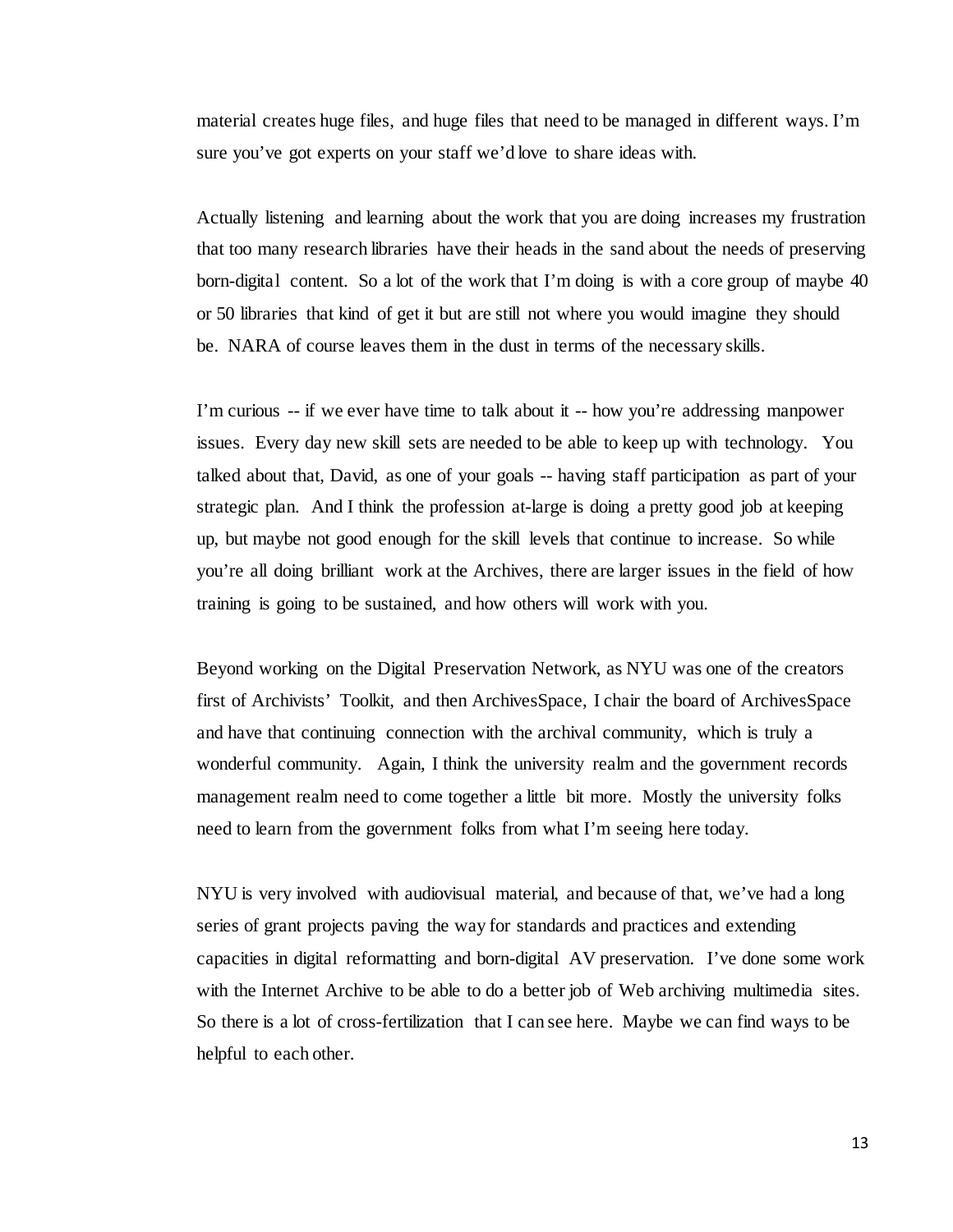LEON: Well I want to say thank you to Sharon Shaver for printing my new title on my name card, because I can never remember the name of the initiative that I'm on my way to work on. I am in a year of transition after spending 13 years at the Rosenzweig Center for History and New Media. I have taken a job at Michigan State University in conjunction with the research initiative that they're calling Critical Diversity in a Digital Age, which is kind of a mouthful. Not unlike the Roy Rosenzweig Center for History and New Media, the marker of my career may be that I cannot find a place with an acronym that you can actually pronounce.

> I am moving on from 13 years of running the public projects division at the Rosenzweig Center, and sadly leaving my beloved Omeka team behind. But they are in good hands with Sheila Brennan, who is the new director of the Omeka family of projects, and has been with the software team since the beginning. So there'll be no concerns about the sustainability of your Web publishing. Omeka will be fine.

> For the year ahead, I have the great luxury of having an NEH-Mellon digital publication fellowship. I'm spending the year doing research in the archives and special collections at Georgetown. Those of you who are readers of the *Washington Post* and the *New York Times* probably read a number of stories about the Jesuits exacting a sale of close to 300 enslaved folks in 1838 to provide enough funds to support the life of the university going forward. The press records made it seem as if that was a story that had been kept under wraps, which is actually not an accurate portrayal of it at all.

> Those materials/records came to Georgetown from the Maryland Province Jesuits in 1977. The first article on the sale and the situation was published in 1982 so there's been actually a lot of scholarship about the Jesuits and why they made the decision that they did.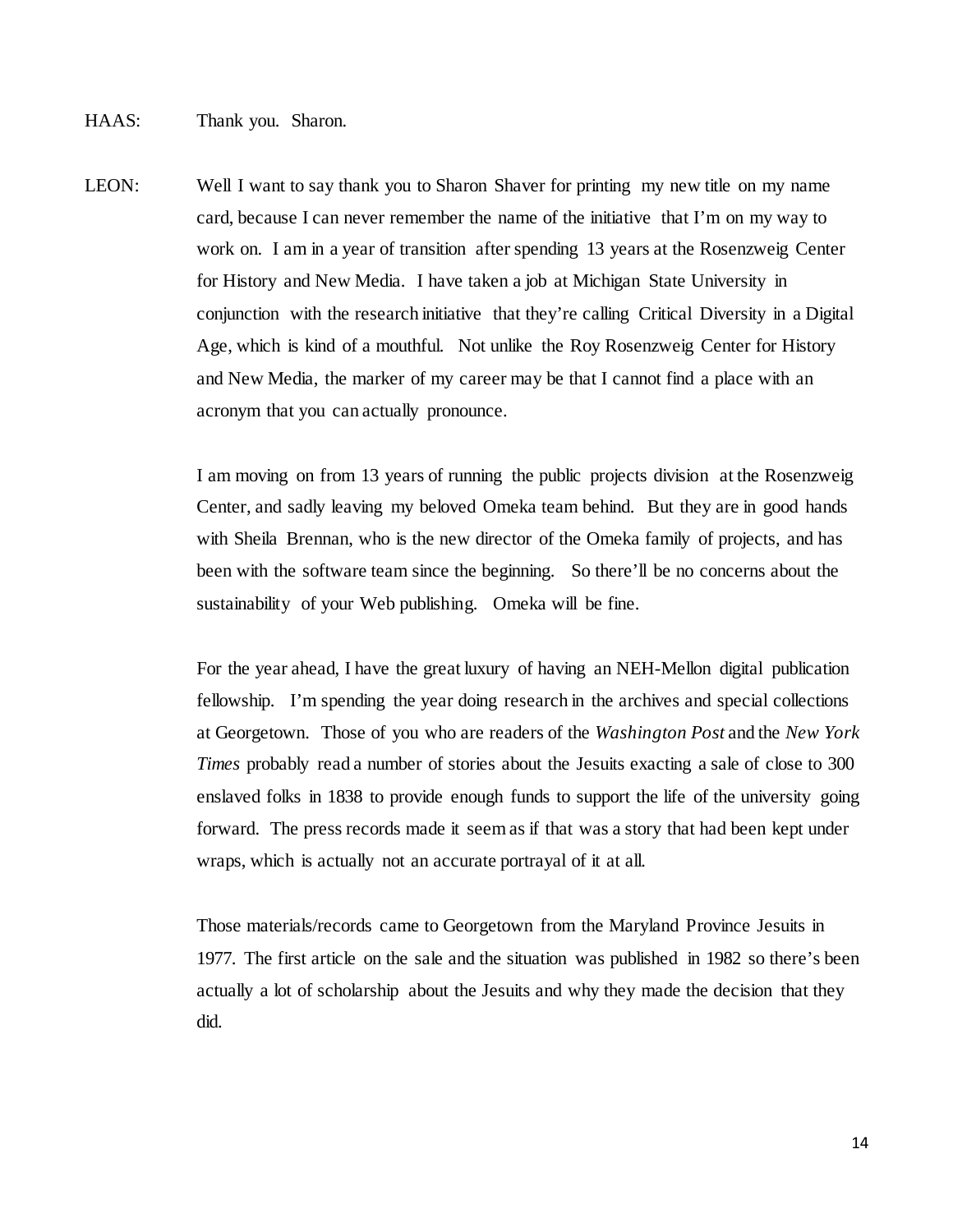There's an army of folks working on the mission to find the descendants of that sale in New Orleans and in southern Maryland. But there isn't actually anyone working on what the enslaved communities looked like in southern Maryland between about 1717 and 1838. That's what I'm working on. I have not had the luxury of spending every day in the archives for three months since I was a graduate student, so it's been a glorious time.

And I wanted to mention our friend Charlie Flanagan, who runs educational outreach for the Center for Legislative Archives. He wrote a spectacular dissertation on the *James Carroll Daybook*, 1714-21, which is this amazing ledger of one of the major merchants in southern Maryland covering every transaction that he enacted in his cluster of plantations. It's a huge insight into what eighteenth century slavery in Maryland looked like. When you see Charlie ask him about his dissertation; it's wonderful. I'm looking forward to building a digital product about it.

As I was telling Karen earlier today, I'm madly processing spreadsheets of enslaved people, their relationships to each other, provisions, work, labor, sales, all of those sorts of things. I'll have to have something to show for my work at the end of the academic year. Thank you, NEH and Mellon.

Then I'm on my way to East Lansing to participate in this wonderful interdisciplinary initiative. Any of you who work on digital publishing and digital scholarship know Kathleen Fitzpatrick has come to Michigan State to coordinate digital humanities there. My position there is part of a seven-or-eight-person cluster hire to bring people together to think about issues of diversity, digital projects, digital skills, and what it means in the life of our scholarship and university. So I will have to catch a plane to visit you all next December, but until then I will be here until the next meeting.

HAAS: Great. Thank you all for the updates. And again welcome to Lori and Carol. Robin, at this time would you update us on House activities?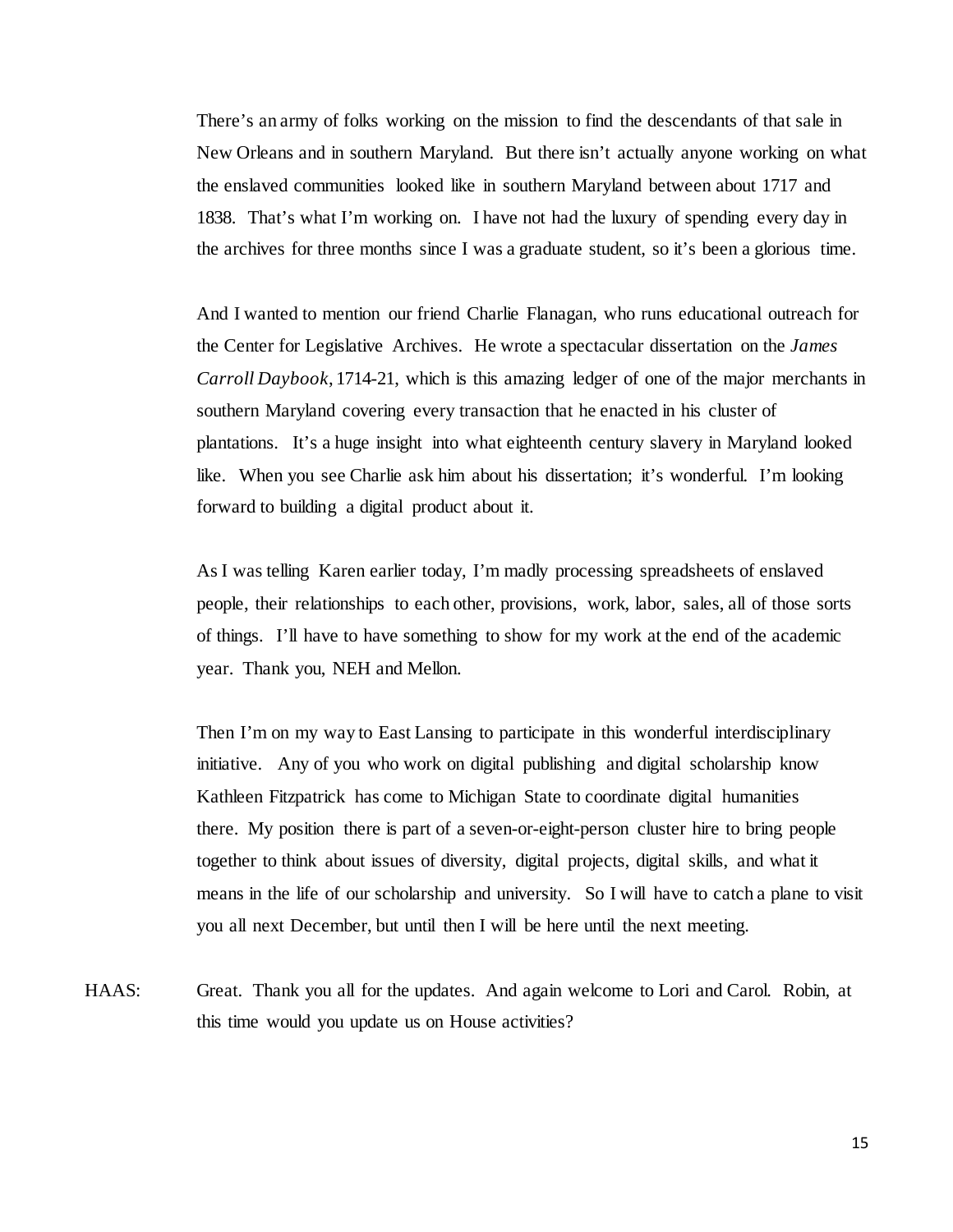REEDER: Absolutely. Thank you. To begin with here are some of our statistics since the last Advisory Committee meeting.

> In the Office of Art and Archives we've had six Member consultations, cataloged 319 photographs, and had 139,000 pages of records transferred to us. Loans to committees totaled 37,000 pages, and loans returned from committees totaled 138,750 pages. The committees were holding on to some records that they returned.

I'd also like to highlight some of the projects our staff members have been working on. Heather Bourk continues her work on inventorying the House Photography Office collection to prepare for their transfer to National Archives Still Picture Branch. We'll have a portion of the photos and negatives ready for transfer to the National Archives in January.

Michelle Strizever continues her review of the images and information for the House Historian Office's forthcoming book titled *Asian and Pacific Islander Americans in Congress*.

Alison Trulock continues overseeing adding documents into our Web site for Record Search. Since the June meeting, 12 new documents have been added, and another 19 will be added by the end of this year. At that point, Record Search will have at least one document from all 50 states and current territories, as well as each standing committee with open records.

Also, Alison is coordinating the upcoming transfer of the hundred and thirteenth Congress records to the National Archives, which will happen in January. We are estimating there will be 1,700 boxes of records from the hundred and thirteenth Congress and 250 boxes of records from previous Congresses that we've received since the last transfer to the National Archives.

I'll be talking about the sixth report later in the meeting.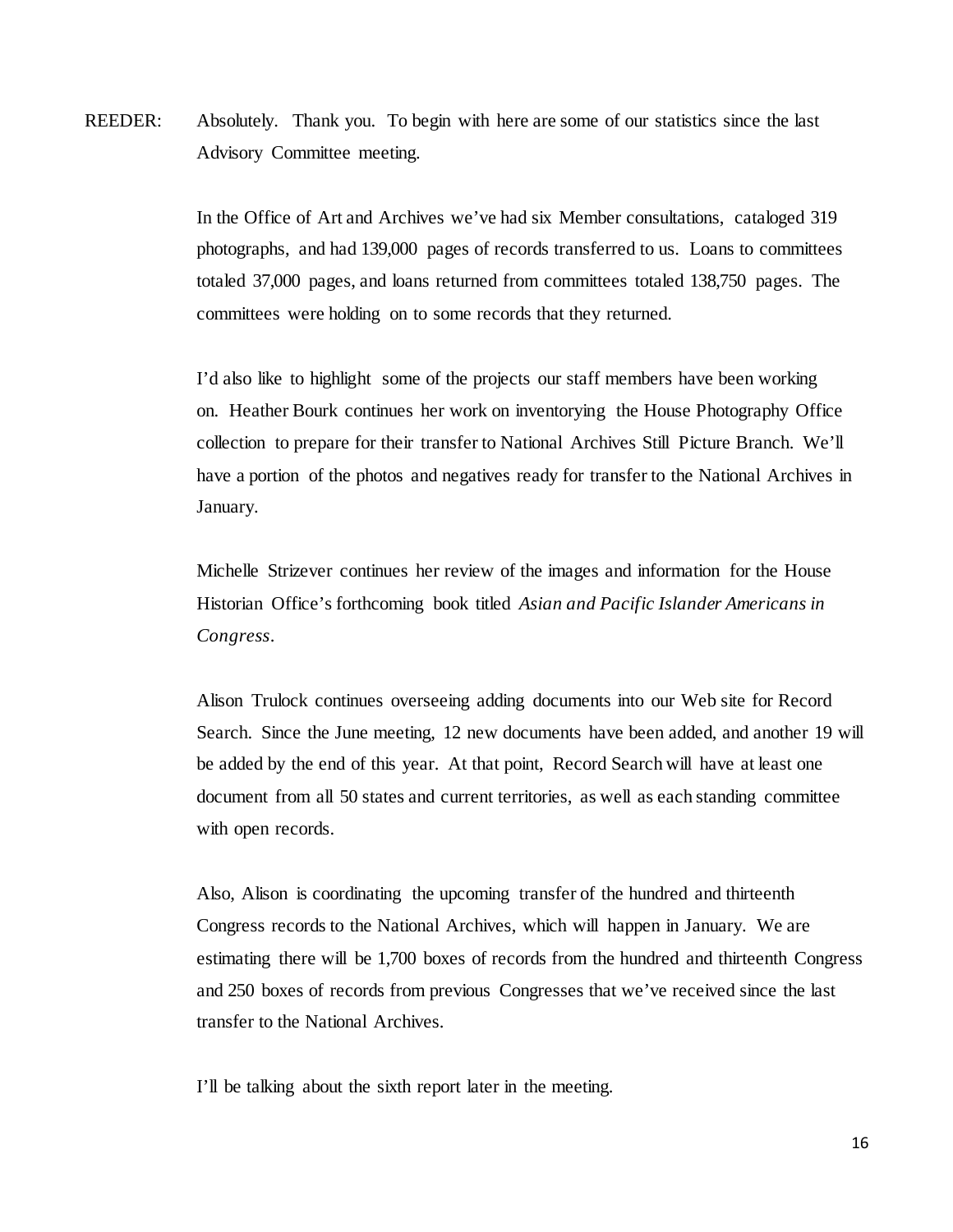- HAAS: Thanks, Robin. Karen, would you update us on Senate activities?
- PAUL: We are working with the Members' offices that will be closing and as part of that process have updated a form for describing their electronic records. You have a copy in your handouts and I would like to bring this to your attention, particularly the reverse side of the form. I want to point out that we have upgraded the technological and system information that we are requiring to have offices report when they gather their electronic records and prepare them for transfer to a repository. This specifically has been integrated from the recommendations that our National Digital Stewardship Resident Fellow recommended to us a year ago. You'll see that we're asking offices to use a file copying utility, to run a fixity check, and to do file format identification so that when these records are transferred to the receiving repositories they will be getting more metadata and more information about what they're receiving than ever before. We've had problems along these lines and we think this will go a long way to help solve those.

And secondly, I wanted to mention that at a Member's request, we developed a template of questions that the Member may use to keep a personal record of experiences while serving in the Senate. We're really excited about this request. We're in the process of distributing it. You have a copy of this form. It's designed for individual use or with or without an interviewer. The questions help a Member identify and record the significant, moving, or surprising issues, experiences, and events that occurred over the course of a day, week, or month, depending on how frequently the Member chooses to record his or her thoughts.

This is incorporated into our office archives toolkit. I invite you to take a look at the questions and the information on the form. For those of you who do oral histories, we're happy to make any edits or corrections to improve this. I think this, if adopted even by a small percentage of members, would be a really welcome addition to historical collections.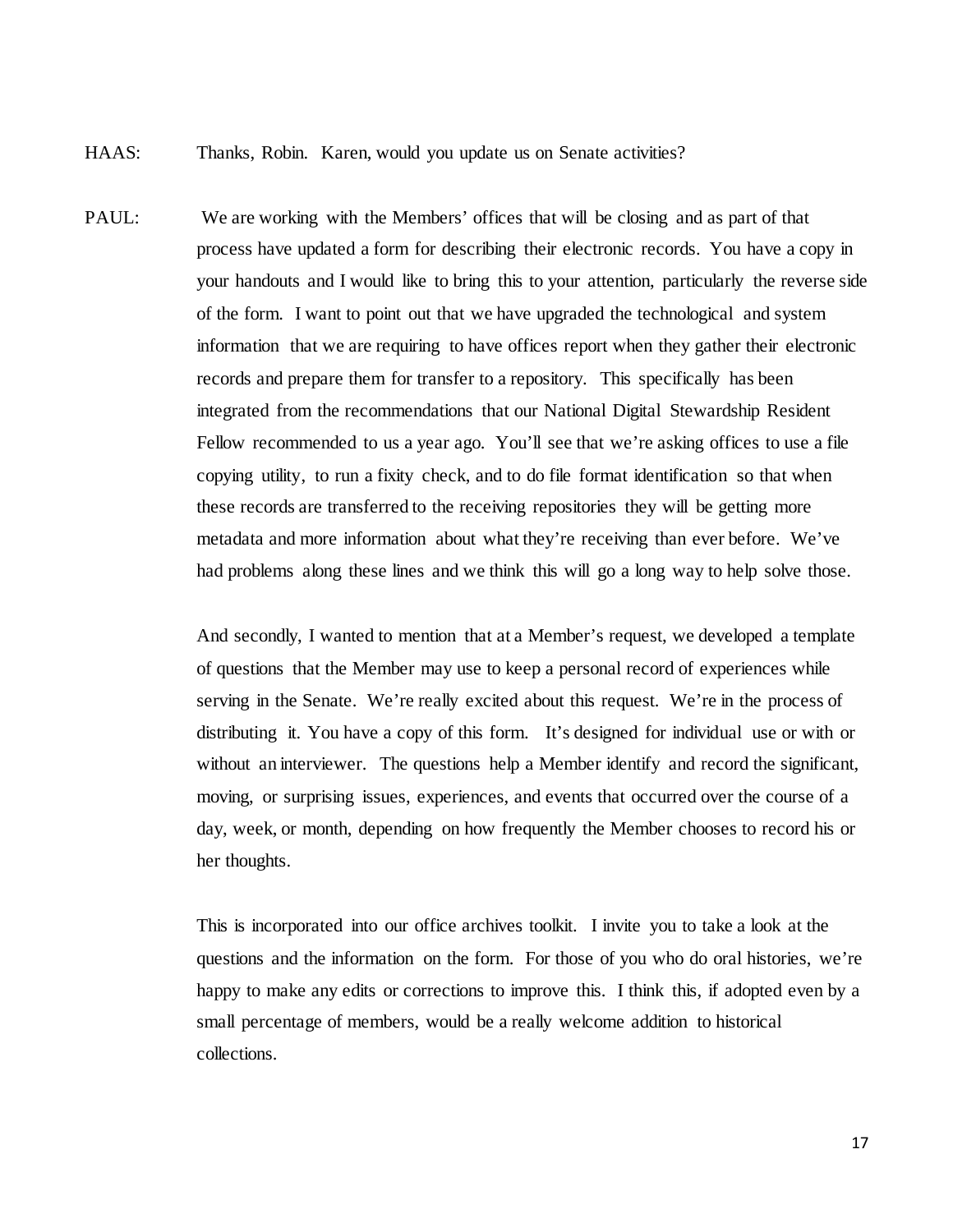John, this form may be helpful in solving one of the issues you raised a couple of meetings ago I think. This is how can we record that aha moment, that moment that isn't recorded otherwise. If we can persuade Members to use this form, I think it will help record important history.

From June to December, Deputy Archivist Elisabeth Butler accessioned and transferred to the Center for Legislative Archives seven-and-a-half terabytes of electronic records in 27 accessions from nine different committees. She also accessioned 461 cubic feet of textual records in 220 accessions from 19 committees. I'm not sure if we're going to be transitioning fully to electronic records by 2022. It doesn't seem to be changing that quickly.

- FERRIERO: We'll see how it goes.
- PAUL: Yes, we shall see. I am particularly pleased to announce publication of the fifth edition of the *Records Management Handbook for United States Senate Committees*, which you have at your place, and the corresponding pamphlet. The handbook was first published in 1981 when the Senate collection consisted of 15,000 cubic feet of textual records. The guidance in that handbook described record keeping of a bygone era.

Now, documents listed for permanent retention, such as a copy of the bill as introduced, and a copy of the bill as passed by the Senate, reside in sophisticated databases. Photocopies of press clippings of the committees' work have been replaced by Twitter, Facebook, and YouTube. My favorite bit of advice from that era is to retain quote "substantive staff communiques dated to assure refiling in the correct order," which now consists of e-mail or text messages.

Currently, the Senate collection consists of 89,000 cubic feet of textual records and 45 terabytes of electronic holdings which are growing exponentially. The fifth edition of the handbook looks very different from that first edition and contains very different advice aimed at managing and securing digital records. It also updates our traditional working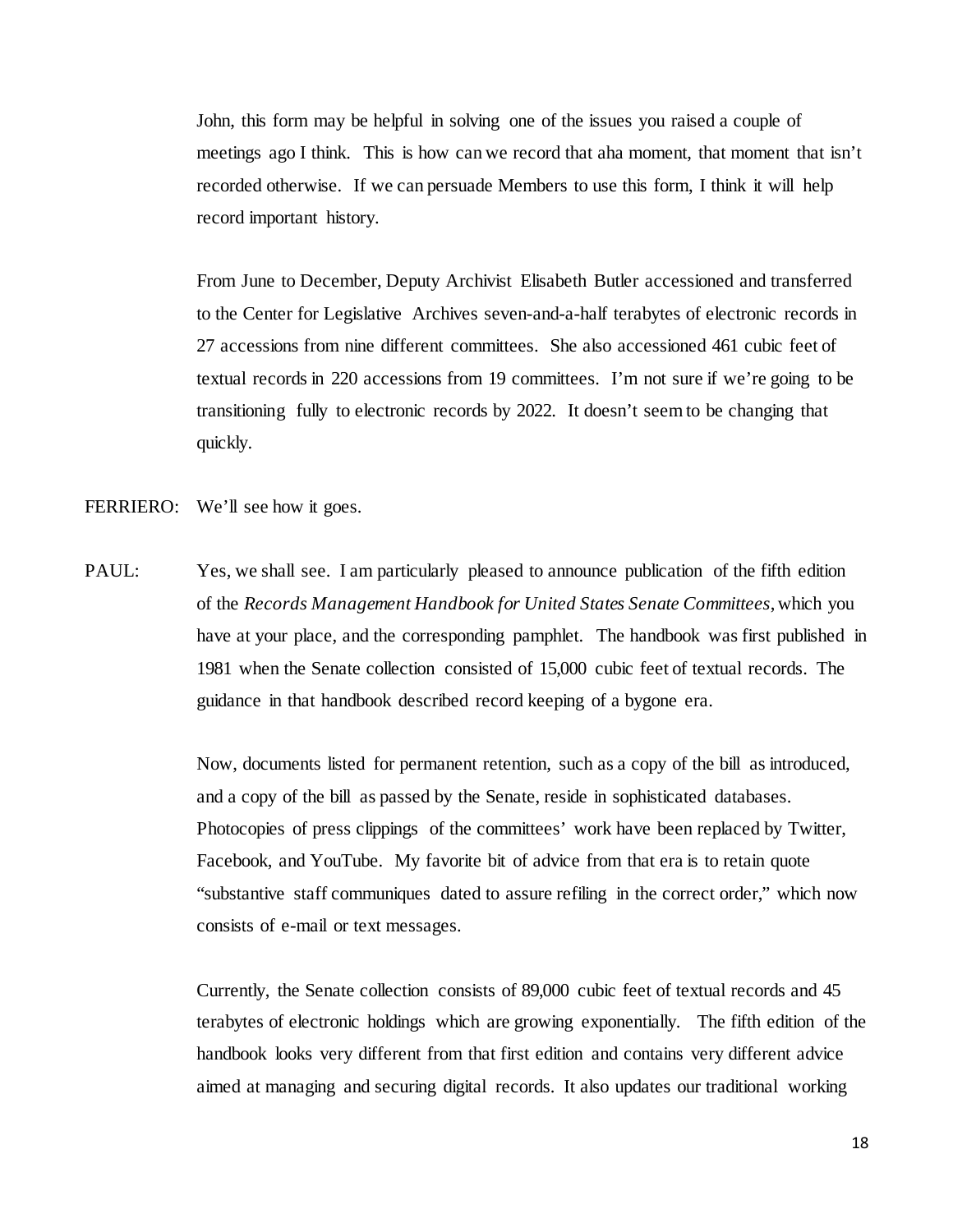definition of committee records by incorporating language from the 2014 Presidential and Federal Records Act Amendments, Public Law 113-187. An updated opinion from the Office of the Senate Legal Counsel addresses ownership of committee staff records and records obtained from agencies. This memo, first issued in the 1987 edition of the handbook and updated periodically, has been particularly instrumental in preserving staff records that illuminate the deliberative process.

We continue to process records of the Republican Conference. Deputy Archivist Alison White is working with the Senate Sergeant at Arms' printing, graphics, and direct mail group on the conversion of over 200 VHS and Beta tapes. We thank the National Archives for reformatting 375 U-matic tape cassettes into preservation masters and MP4 reference copies.

Managing this project has included first of all dusting off the cassettes, organizing and inventorying the tapes, photographing cartridges and tapes, creating pdfs of content sheets when available, and creating descriptive metadata about each tape and its contents. We have approximately an additional 180 tapes to convert to complete this project. These materials date from the mid-1980s through the early 2000s.

The Secretary sponsors a series of brown-bag luncheons for newly hired staff. I used this occasion to develop a presentation on the history of the Senate's archives, which will become one of the modules in a new multi-module training program that we are beginning to work on. The talk inspired a follow-up visit to the Center's Treasure Vault where our host Congressional Relations Specialist Sharon Shaver's informed and personable tour certainly won more support for the Archives and archiving in the Senate. Thank you, Sharon.

Deputy Archivist Alison White and Photo Historian Heather Moore participated in the Sergeant at Arms' technology assessment working group on developing a digital asset management system for Senate offices to assist with photo and video management, and subsequently participated on the administrative working group advising on product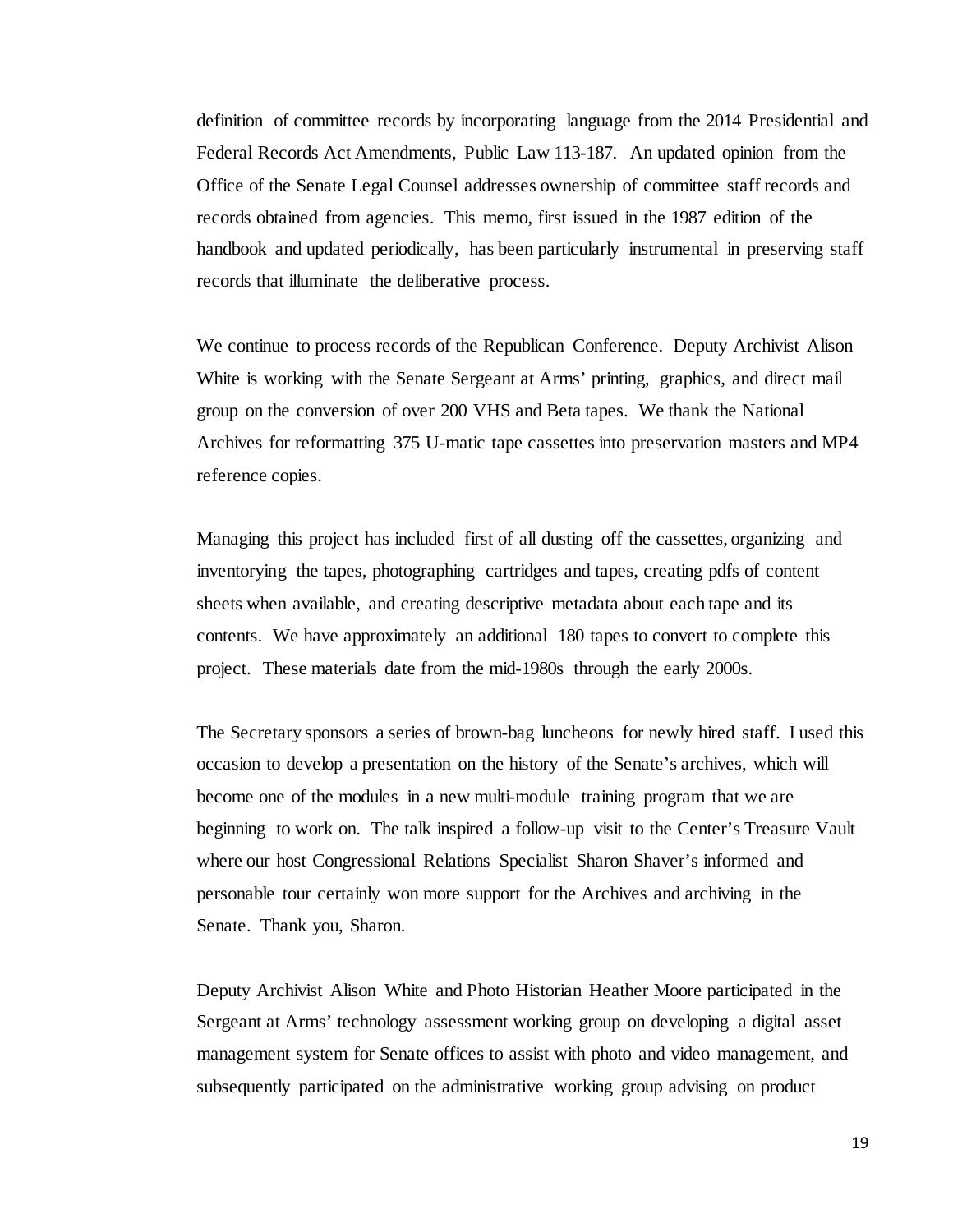development. This group wrapped up its work at the beginning of November with a fully functional product. We are hoping that the Senate Historical Office will be able to participate as a pilot office to test the newly created -- with archival input--the Senate media manager. Thank you, Alison.

The Congressional Papers Section (CPS) of the Society of American Archivists continues to be an important resource and ally in preserving and making available the records of Members of Congress. Deputy Archivist White and I attended the annual meeting of the Society in July and participated in the CPS daylong forum. Alison moderated a discussion on data as an archival source and participated in a training session on borndigital processing. At the forum, I led a discussion on the strategic plan co-drafted with Leigh McWhite of the University of Mississippi. The resulting document was adopted by the CPS steering committee in July.

Alison served on a CPS task force on Constituent Services System (CSS) data. The task force just completed a white paper on CSS data including background information on the development of the system's use in congressional offices and how the data is offered and delivered to repositories. The white paper assesses potential use of this data by researchers and scholars and offers advice to repositories interested in accepting these materials. Both the strategic plan and the CSS white paper are available on the CPS site.

Alison participated on a panel titled "From the Hill to the Home State" at the National Digital Stewardship Alliance annual conference in Pittsburgh.

Deputy Archivist Elisabeth Butler serves on the CPS electronic records committee where she edits and posts case studies and best practices contributed by the congressional archivist community. Elisabeth volunteers also as Webmaster of the Northern Virginia Chapter of ARMA, which stands for American Records Management Association. In October ARMA recognized the web site and the chapter's outstanding annual seminars with its standing ovation award. Congratulations Elisabeth on the work you do there.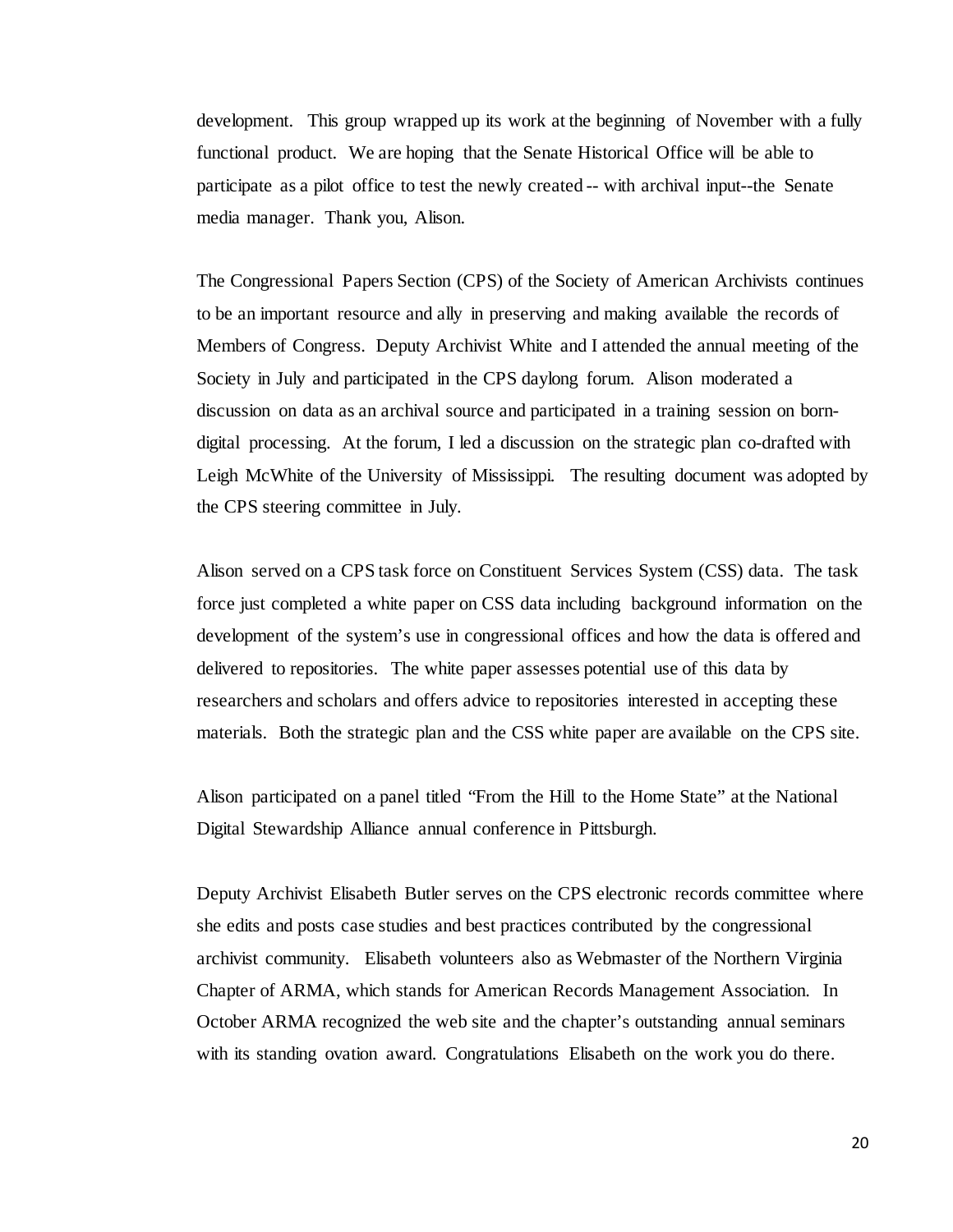On the Senate's large committees, committee archivists perform a vital role in managing and preserving electronic records. Following the departure of Senate Judiciary Committee Democratic archivist Anu Kasarabada in September, who will head up a judiciary documentation and oral history project at the University of Kentucky, we are pleased to welcome Jennifer Wiley as Anu's successor on the committee. Jennifer received her Master of Library and Information Science from Syracuse University and was an archival intern for Senator Conrad. Upon graduation she held assignments at the National Security Agency and the Department of State. We are very pleased that she elected to return to the Senate. Jennifer, wave. Thank you.

- HAAS: Thanks, Karen. I'd like to now recognize the director of the Center for Legislative Archives, Richard Hunt.
- HUNT: Thank you, Karen. I thought I would start with the update on the Government Publishing Office Building A renovation. You'll recall at the June meeting we were waiting on submission of bids and GPO's award of the construction contract. In August, GPO awarded the contract to Desbuild, Incorporated. In September Desbuild submitted a construction schedule which included an estimated completion date of the renovation in June 2018. Construction began late in September on the unclassified record storage areas within that space, which consist of two separate stack areas on the third floor. One is an 8,000-cubic-foot area and the other is a 50,000-plus-cubic-foot storage area that occupies the vast majority of the space.

GPO and National Archives staff attend weekly update meetings with Desbuild. The most recent update shows considerable progress on the structural components of the work. Plexiglas shielding has been installed over all the exterior windows in the space. The framing of the exterior walls is nearly complete. It's about 90% finished. And insulation and sheetrock are being mounted on that framing. That's about 50% complete as of a week ago. We will have an update again tomorrow.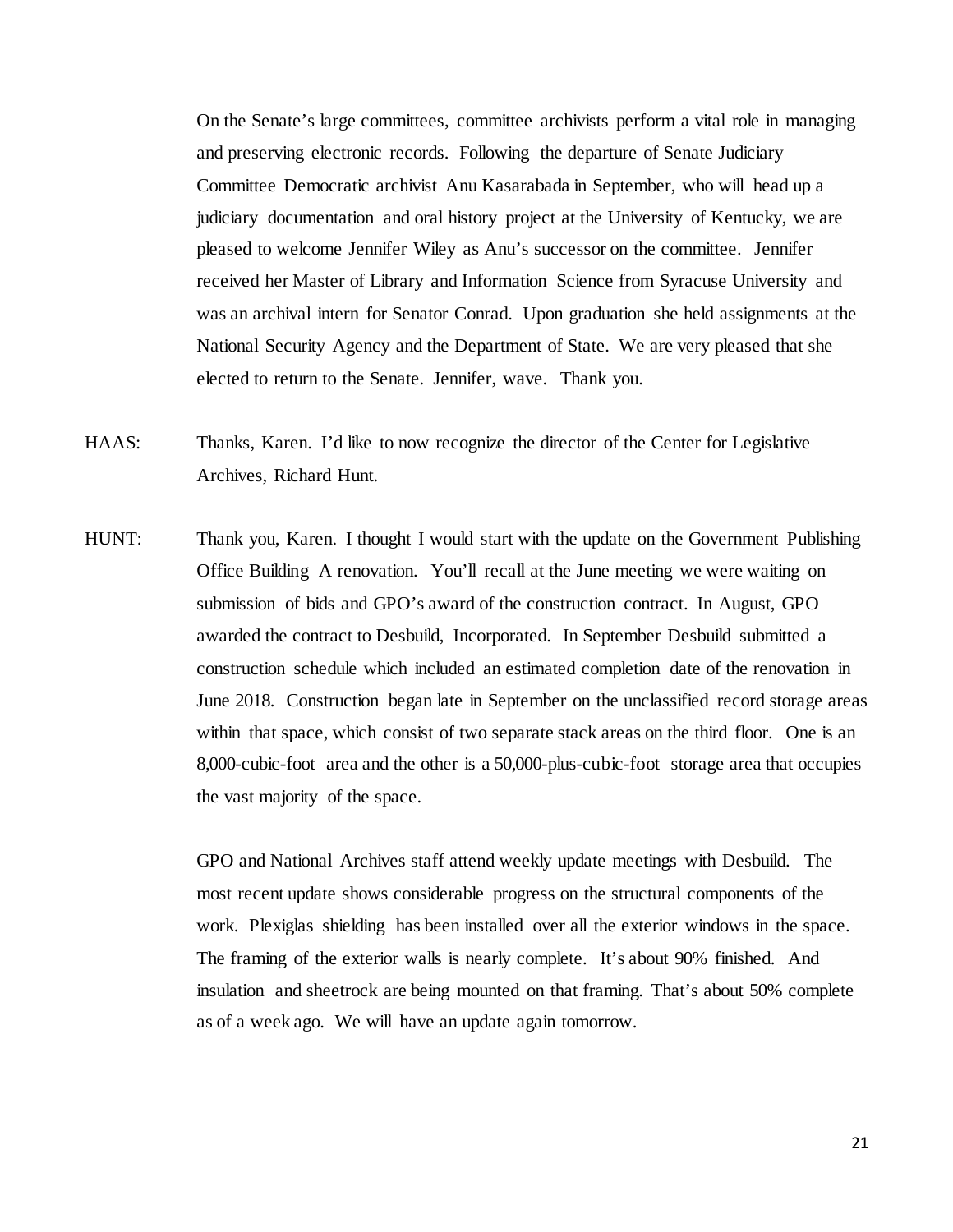Work on the installation of conduit pipes and the HVAC trunk lines is under way and proceeding on schedule. The next steps of the construction will include work on roughing in the electrical system, the communication systems, and the installation of the fire protection system.

The remaining space in Building A is for a restricted storage area. GPO is currently in negotiations with the contractor Desbuild over its submitted proposal to complete this work. When these negotiations are concluded we'll know more about the cost of this part of the project and the completion date for this part of the work as well. Would you like me to take questions or move on to the rest of my report?

- HAAS: Why don't we have the discussion now?
- HUNT: OK.
- HAAS: In regard to the negotiations, do you have any sense on the timing when those may wrap up?
- HUNT: I know they were meeting today, or they met yesterday for their first meeting. But I don't know the outcome of that meeting. That meeting was between GPO and Desbuild with both the contracting offices and the project manager. We did not have representation at that meeting.
- HAAS: I know when we met at the last Advisory Committee meeting -- and we've obviously had many conversations since then on the status -- one of the continued areas of concern is the timing with the end of the Congress and making sure that you're up and running and available to accept the records. Do you have any concerns at this point about that?
- HUNT: NARA has been steadfast in its emphasis on completing the construction on schedule. GPO is following NARA's lead as well. With the addition of the restricted space, the question is will that extend the timeframe beyond the original scheduled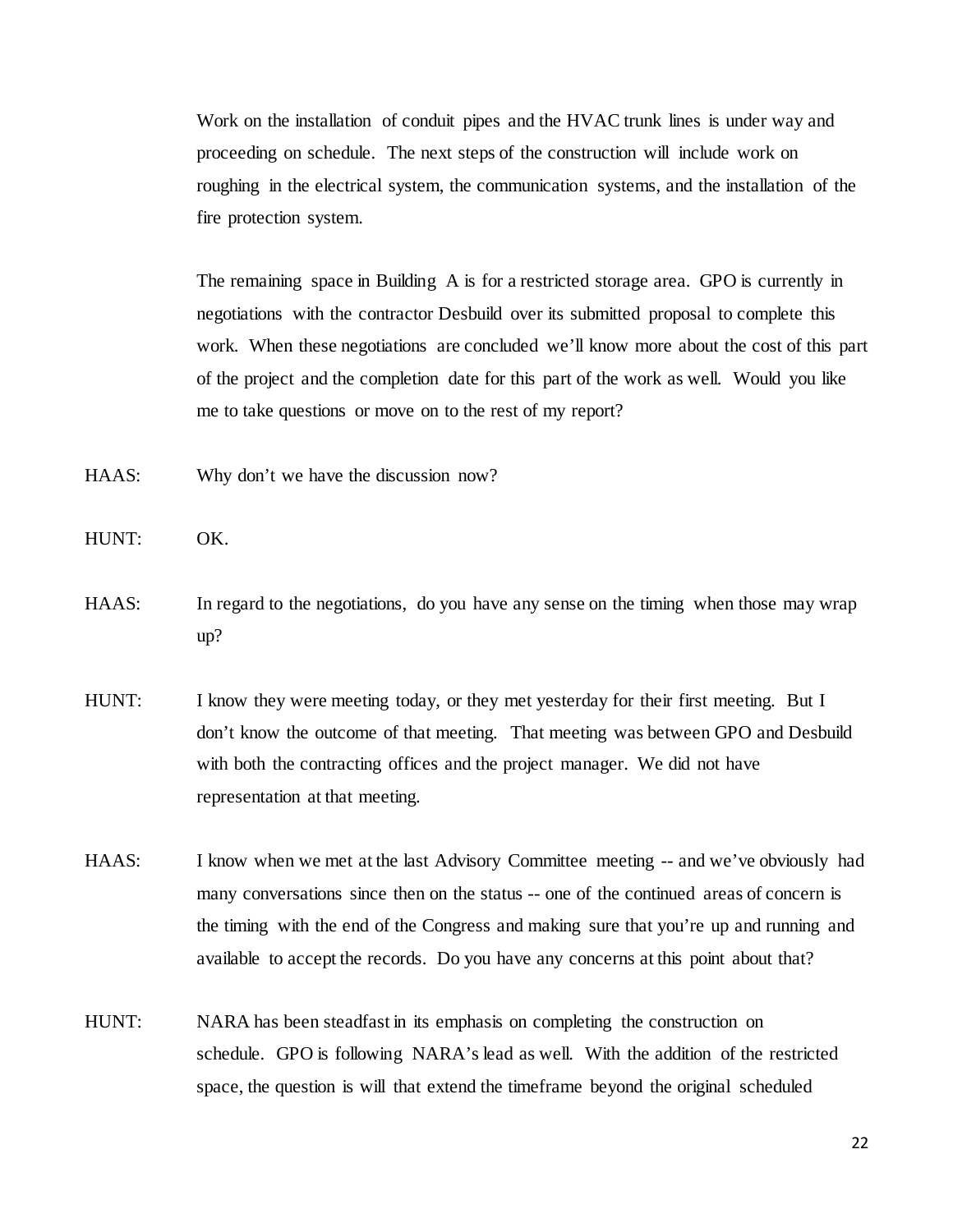completion date of the original scope of work? We don't have a definitive answer to that question but we're exploring options that may allow us to bring some of that space online at an earlier date than when the restricted area space is done. We're as anxious as you are to have it available to us.

- WASNIEWSKI: What can you do to get that space ready for the transition? Are you talking about bringing in shelving and doing other prep work?
- HUNT: The construction is ahead of schedule on the 8,000-cubic-foot area. So there is a possibility that space could be completed if the contractor agrees that's feasible within their scope of work. It would give us a few years of storage space before the rest of that space is completed in a few months. It's on a separate air handling system and it has different entrances than the rest of the space. The restricted space abutting the larger storage space is hard to isolate and exclude contractors from penetrating that space so we don't want records there. These initial discussions have just begun.
- KOED: We had conversations about this and one of the things we're concerned about too is as the SCIF work continues can other space be open and available? We asked this question just this week to Richard and his crew about could they give us a sense of what sort of work could move ahead even though the SCIF is not yet complete, and what records could come in for storage. They're working on an answer to that question right now so when that answer comes to me we'll share it. That will give us a good sense of what the capabilities will be from June 2018 to the end of the year.
- HAAS: We appreciate the continued efforts to keep the timing on track. I think the concern about being able to be open and ready to receive records is consistent for all of us. You also have folks around the table who are ready to assist you if we can. Thank you, Richard.
- HUNT: Thank you. This year for the Center has been a very successful and challenging one. I want to acknowledge the contributions of all of my staff for successfully shouldering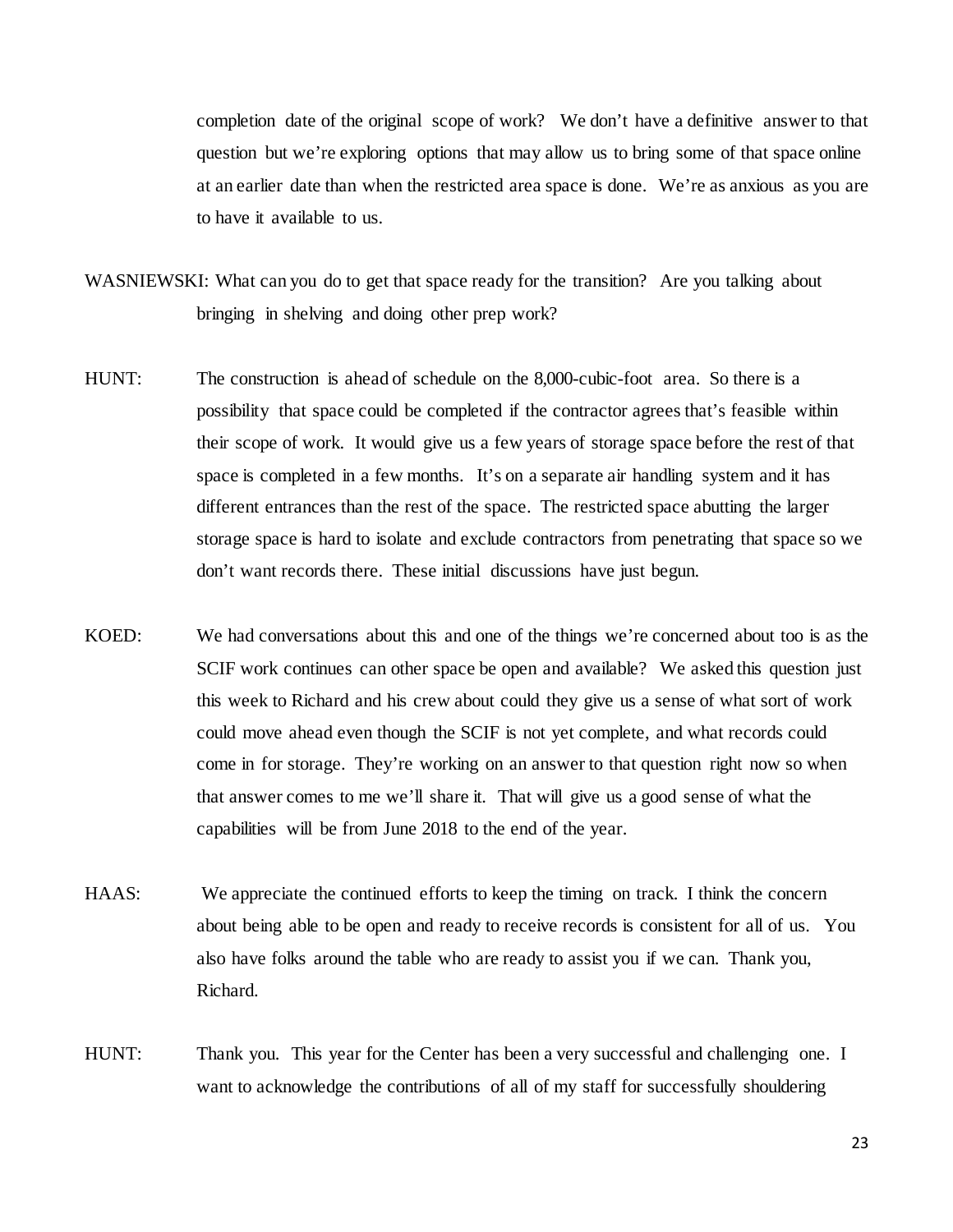responsibilities in so many varied areas. As you can see from the annual report, our holdings both textual and electronic committee records and the Web harvest records from the Congress continue to increase significantly.

That increase in holdings in turn creates more demand for staff to provide reference services, review of records for access, and processing and description of records. The loan of records to support the current business of the Congress--as you've seen in the report--is at a near-all-time high for us this last year. So I want to applaud the work of the Center's loan team to provide this heightened level of service to our friends in the Congress.

I also wanted to mention a "time-flies fast" observation; our two new reference archivists, Dot Alexander and Sarah Waitz, have now been with us for almost a year now. There is a long learning curve required for our archivists who must field public requests on a vast array of topics, from questions about constitutional amendments to individual private claims, from the sphere of local regulations to the causes of the 2008 financial crisis, and my favorite, from John Adams to Johnny Cash. The position requires an in-depth knowledge of how the House and Senate work, the history of each chamber, House and Senate access rules, the voluminous House and Senate holdings in our care, and the familiarity with the larger universe of records that might relate to researchers' topics, whether they're other federal records in the National Archives or members' papers in congressional repositories.

Success also requires an intimate understanding of the great variety of published sources that supplement the original records as well as the indispensable subscription databases that provide critical information to support congressional research and access to congressional records. On all these fronts, I'm happy to report that Dot and Sarah are doing extremely well.

We also expect a high level of professionalism and service from our staff. A recent researcher coined a new term in commending the work of our archivists, noting that they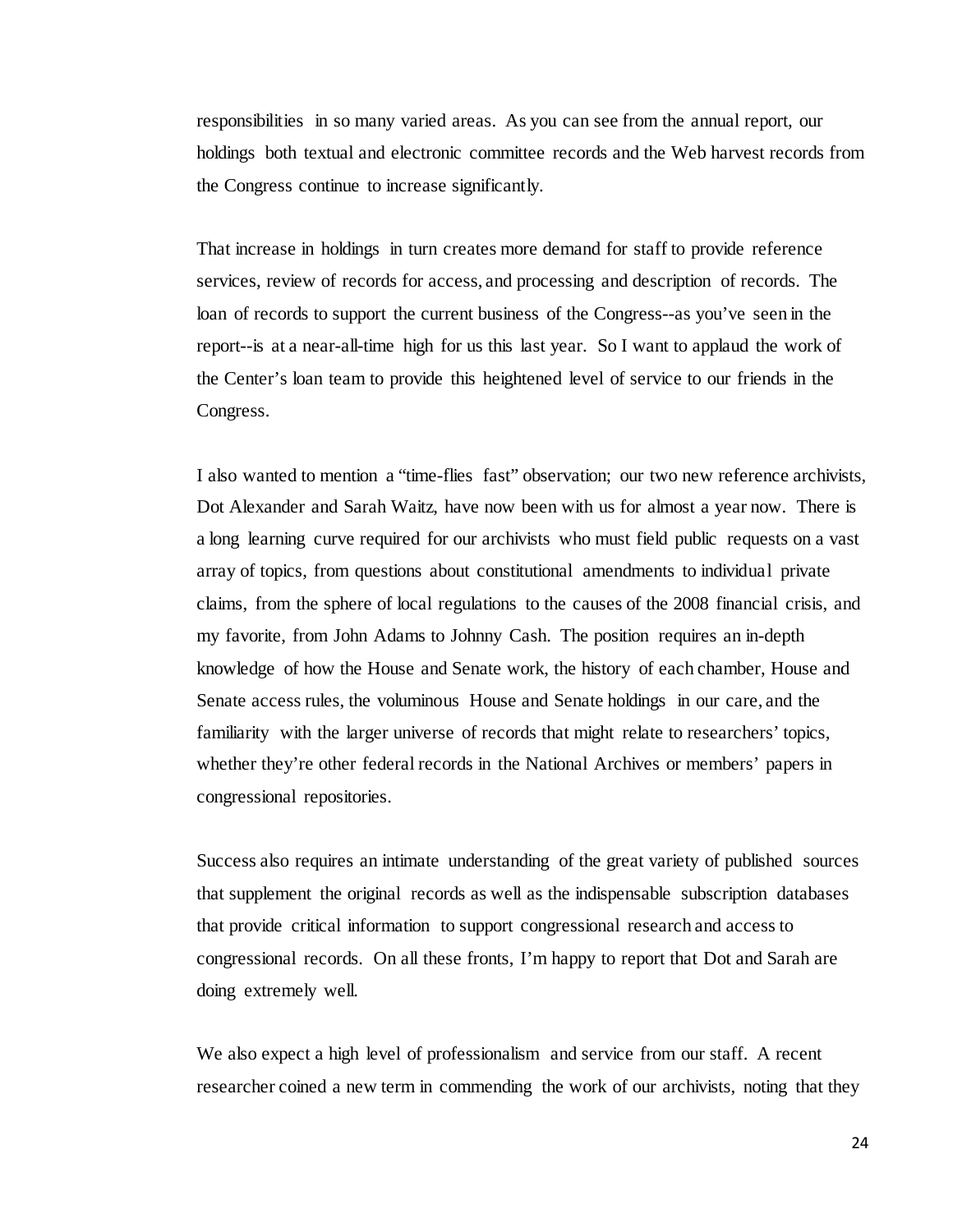display quote, "gracious tenacity in their search for information and records to assist our researchers." Or, as another experienced researcher observed quote, "I am extremely grateful for the obvious attention and time directed to my response. I have been conducting research for almost 20 years and have done work in most of the major federal and state repositories in the South and have never received such a detailed and thoughtful response to an inquiry. This was amazing work. If you like I would be happy to send a letter to your supervisor attesting to nice work."

## FERRIERO: Duly noted.

HUNT: I also want to express my thanks and appreciation for all the good work and credit that my staff brings to the National Archives.

On the outreach front we've had continued success and new opportunities to reach public audiences and educators on the exhibit front and new educational resources, and through existing and new partners sponsoring teacher workshops in critical states. All of these endeavors rest upon the extraordinary historical value of House and Senate records in our care and how important they are to advance a better understanding of, and appreciation for, Congress as the singular institution at the core of the nation's civic life.

We've had two recent testimonials that testify to the value of this work. The social studies coordinator for Okaloosa County, Florida told us that the county's test scores on state assessments in civics and history had improved and reflected a direct correlation between the areas where the scores improved and the topics we focused on in our workshops.

A colleague, the social studies coordinator for Bay County, Florida, expressed her appreciation for our efforts to target professional development workshops on specific curriculum benchmarks to be taught in the coming weeks. She noted that social studies instruction was improving in the areas where we had focused our energies.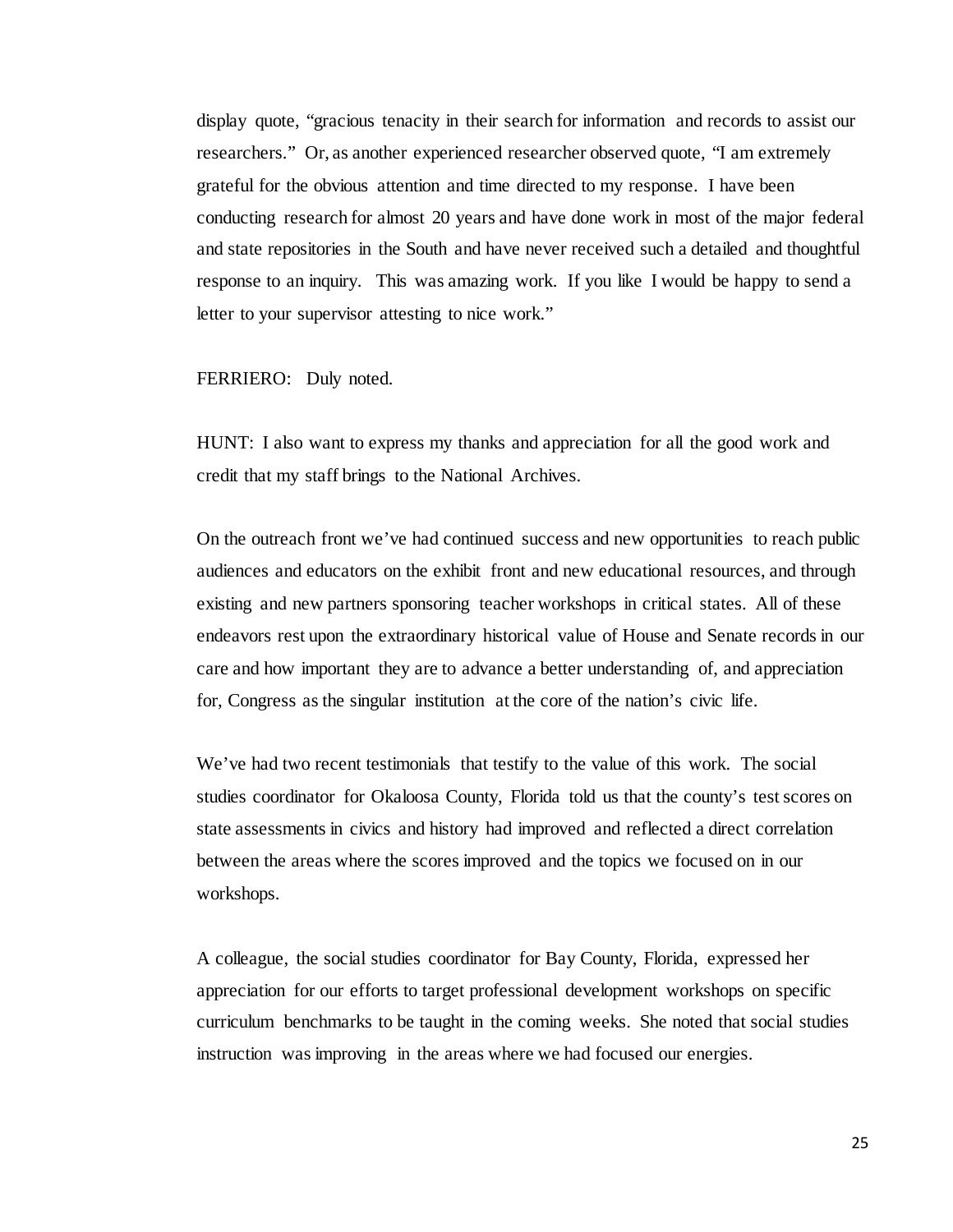These examples show why we have developed longstanding partnerships with school districts and institutions that promote civics education. It also explains why yet again Charlie Flanagan is not at today's meetings since he's in Miami conducting workshops with Miami-Dade County schools hosted by the Federal Reserve district bank in Miami. Thank you. And I'm happy to answer any questions you may have.

- HAAS: Any questions? Betty?
- KOED: I don't really have a question. I'd just like to take this chance to thank Richard and his crew for the things that they do. In particular, Richard has been absolutely wonderfully patient with me as I pestered him with questions in weeks and months past about the GPO project and other stuff. If he doesn't have the answer he finds the answer, and I really appreciate that effort.

Secondly, for some strange reason scholars have a lot of interest in the Senate right now. And we've been inundated with people who are writing books, articles, and other things about the Senate and its history. Our number of referrals of people to the Center for Legislative Archives has grown exponentially over the last year.

- HUNT: Thank you.
- KOED: And each and every time those people come back to us with good stories about their experiences at the Archives and how much help they've gotten there. When we send in our own reference requests to them as we try to help scholars, their prompt and very thorough answers are greatly appreciated. So thank you. We will continue to keep those messages flowing. Thanks, Richard.
- HAAS: Any other comments? I'm going to add my thoughts, Richard. I'd like to echo the comments that you made about your staff and the wonderful job that they do. I think that's a testament to your work and to David and your leadership. And we really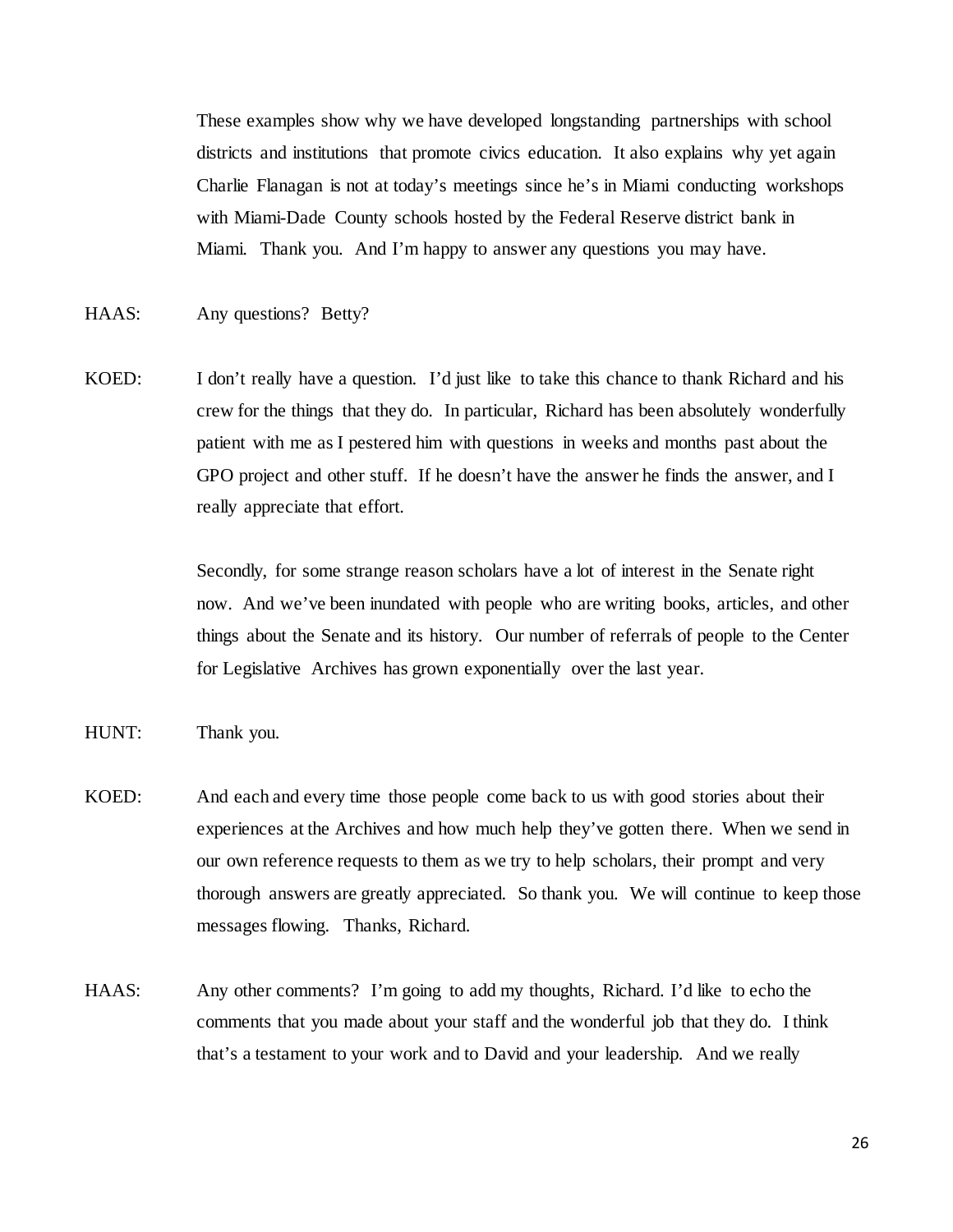appreciate the continued assistance that you provide and the expertise caring for our records.

- HUNT: Thank you.
- HAAS: Thank you. At this time we'd like to discuss the upcoming Sixth Report of the Advisory Committee on the Records of Congress. I'd like to turn it over to Robin Reeder to talk to us about the draft.
- REEDER: Thank you. For those of you who haven't been a part of this in the past, we compile a report documenting the activities of the committee every six years. The first five reports are publicly available on the National Archives website. The Senate published the last report in 2012 so the House is taking the lead on the report covering the activities of this committee from January 2013 through December of 2018. Drafts of this report were sent out to the committee members last month. I'd just like to go over it briefly before asking you all for feedback.

Section one covers the management and preservation of the official records of Congress. Since Legislative Archives has reached capacity for storage of textual records, this section covers temporary storage of House and Senate records at the Washington National Records Center in Suitland, and in more detail the space required for future House and Senate records in the leased space at the Government Publishing Office (GPO).

There's also a section covering electronic records and social media, the expansion of the Congressional Records Instance at the National Archives for electronic records, including classified electronic records and offsite redundant storage, the transfer of committee hearing videos to the National Archives for long-term preservation, the continuation of the congressional Web harvest that is done at the end of each Congress and available at www.webharvest.gov, the redesign of the Web site at the Center for Legislative Archives, and archival programs for researchers, including the expansion of the Legislative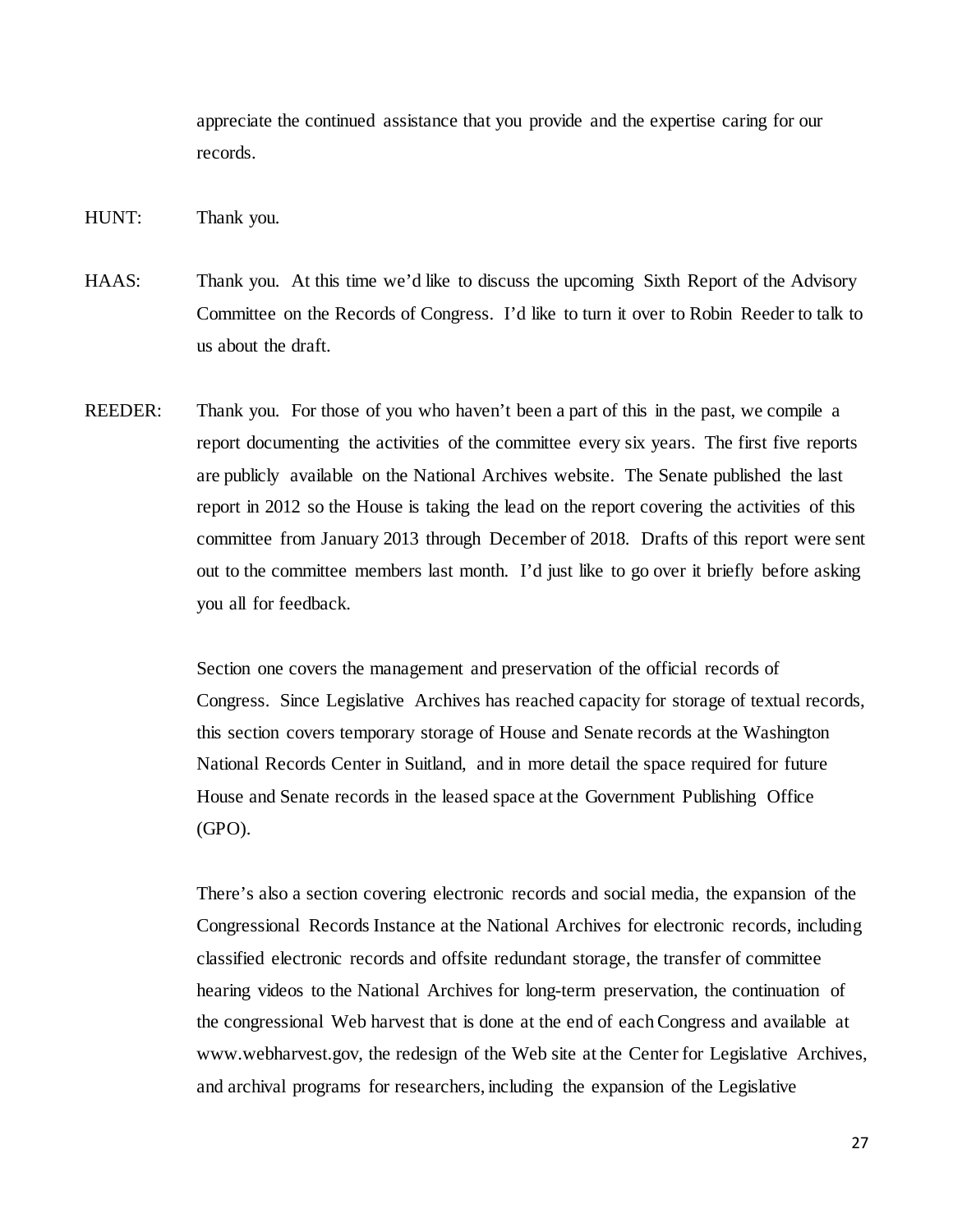Enhanced Archival Description project or LEAD to enhance archival description of congressional records in NARA's online catalog.

There is a section on archival programs for researchers at the Center for Legislative Archives, including research trends and regarding access to the Financial Crisis Inquiry Commission records, and outreach by the House and Senate archivists through classes, meetings, publications, records schedules, and Web and social media.

Section two is on preservation of and access to Members' records specifically, outreach by Senate and House archivists through publications, meetings, exhibitions, and training. Section three focuses on the collaborations with both the Association of Centers for the Study of Congress and the Congressional Papers Section of the Society of American Archivists.

Section four deals with educational and professional outreach at the Center for Legislative Archives, highlighting their teacher workshops, digital and social media resources, exhibits, and lectures.

Would anyone like to comment on the draft or suggest any changes at this time?

- MANDEL: Could you just say a little bit more about the audience and goals of the report? It's this brilliant compendium of a lot of amazing work and it documents that. Everyone here is into documenting, especially the emphasis on space in the report, but there's also a message that you're trying to send. I'd be interested to know about the target audience because there's so much great work documented here. I don't know what kind of executive summary, or ways you could use this fantastic report more widely as a communication device. So having a sense of the audience or intent would be helpful.
- REEDER: Sure, absolutely. Well, I think we certainly want our stakeholders to see the report. We provide copies of the report to our committees and also to Members' staff to show them what is going on with congressional records, and it is publicly available as well. We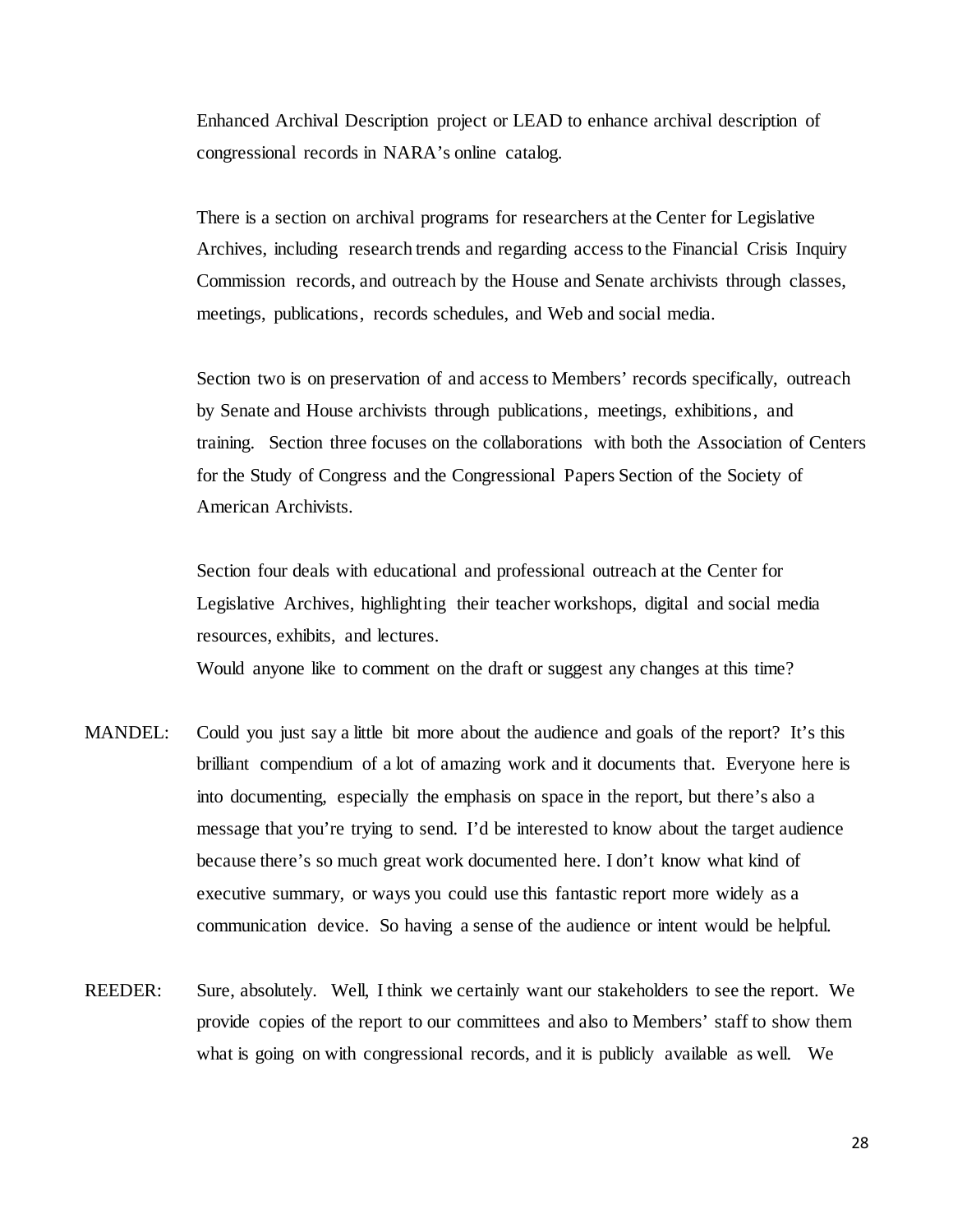provide the report to repositories that haven't had collections of congressional records before. Karen, would you like to add?

- PAUL: I think you understand that the important section of this report will be the executive summary and its content. Once the other sections are done, Richard, Robin and myself will focus on the executive summary and pull from the sections the information to be emphasized as the challenges for the next six years. Then depending on what those turn out to be, we'll be able to use the report strategically to inform the audiences that need to hear what those challenges are.
- MANDEL: That's very helpful because I think doing all the upfront work was the hard part of this story. Then the next hard part is the executive summary.
- PAUL: Yes, pulling the information together is the hard part.
- KOED: We keep copies of all these reports on the archival section of the Senate website as this one will be when it's available. We do refer people to them so that they can read the past reports and get a good sense of how things have changed over time.
- PAUL: In the Fifth Report, the focus was on the years starting in 2009 when the Center opened their electronic record archive for us, and to use it to bring that to the attention of the committees. It was to show the need to start the process of transferring electronic records. We used that report to focus the committees on electronic record-keeping.
- VOGT: Robin mentioned that this report goes to repositories that are getting collections perhaps for the first time. But for those who have had collections for quite some time, we always look forward to this report coming out so we can see the state of where we are now, and move forward with preserving and making records available.
- MAZINA: I have a question about the Legislative Enhanced Archival Description section. Can you talk a little bit more about what descriptor requirements you're trying to get with the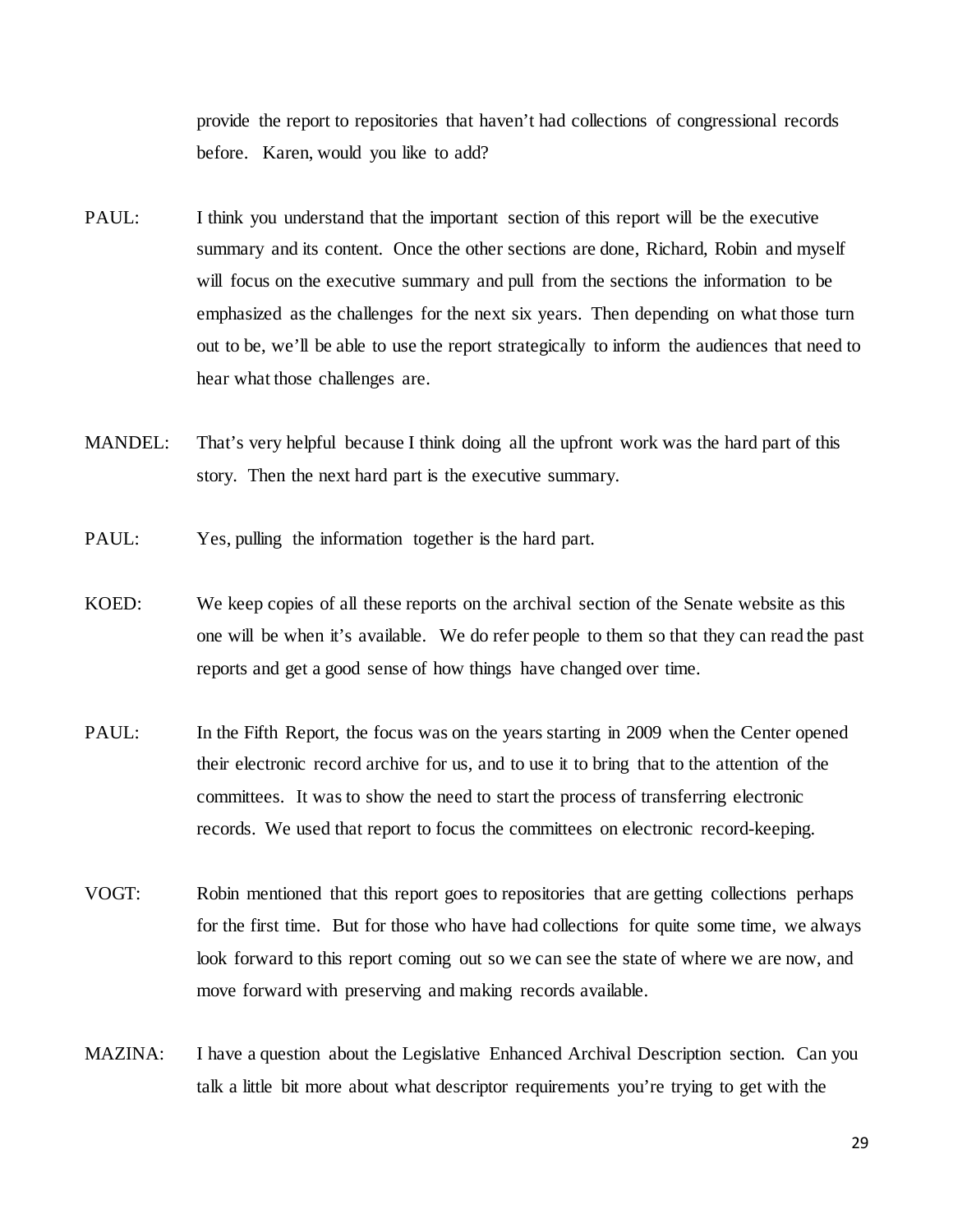records and whose responsibility it is, whether it's on our side, the congressional side, or rather the NARA side to enhance that description? I know for us on the Finance Committee that we have a ton of records that are supposed to be open, and are open, but don't really have any kind of helpful description at this level yet. It's hard for me, and I assume other archivists in my position, to tell what's going in, and trying to enhance the description for those records, when I have new records being created on a daily basis that are coming to my desk.

- REEDER: Sure. Well, the LEAD project is both with the Center for Legislative Archives as well as the House and Senate providing description for catalog records. Did you want to talk some more about that, Richard?
- HUNT: Sure. You're right. It's a two-headed issue. For us it was a challenge to face the retrospective holdings we held in mass and in great volume, and with limited resources, coming up with a strategy to better describe those records. Previously we tended to do description at a very large aggregations of series. The enhanced part in the National Archives system was a file-unit description where committees' records would be described per Congress. For a researcher, that gives them a date range that they're interested in and if we have any subject descriptors or name descriptors, they're a little more precise for a smaller body of records than the whole sea of records described previously.

Given what the House and Senate archivists have been able to do to improve description of records, capturing information from the moment the record is created and in the contemporary context, that information will help us. That's being transferred through the Archivists' Toolkit exchange and then that will be transferred into the catalog later. So I understand the demands and the challenges that you're up against, but again if there's something you know just by looking at the records and by the context of other records and you can convey that, now it the time to do so.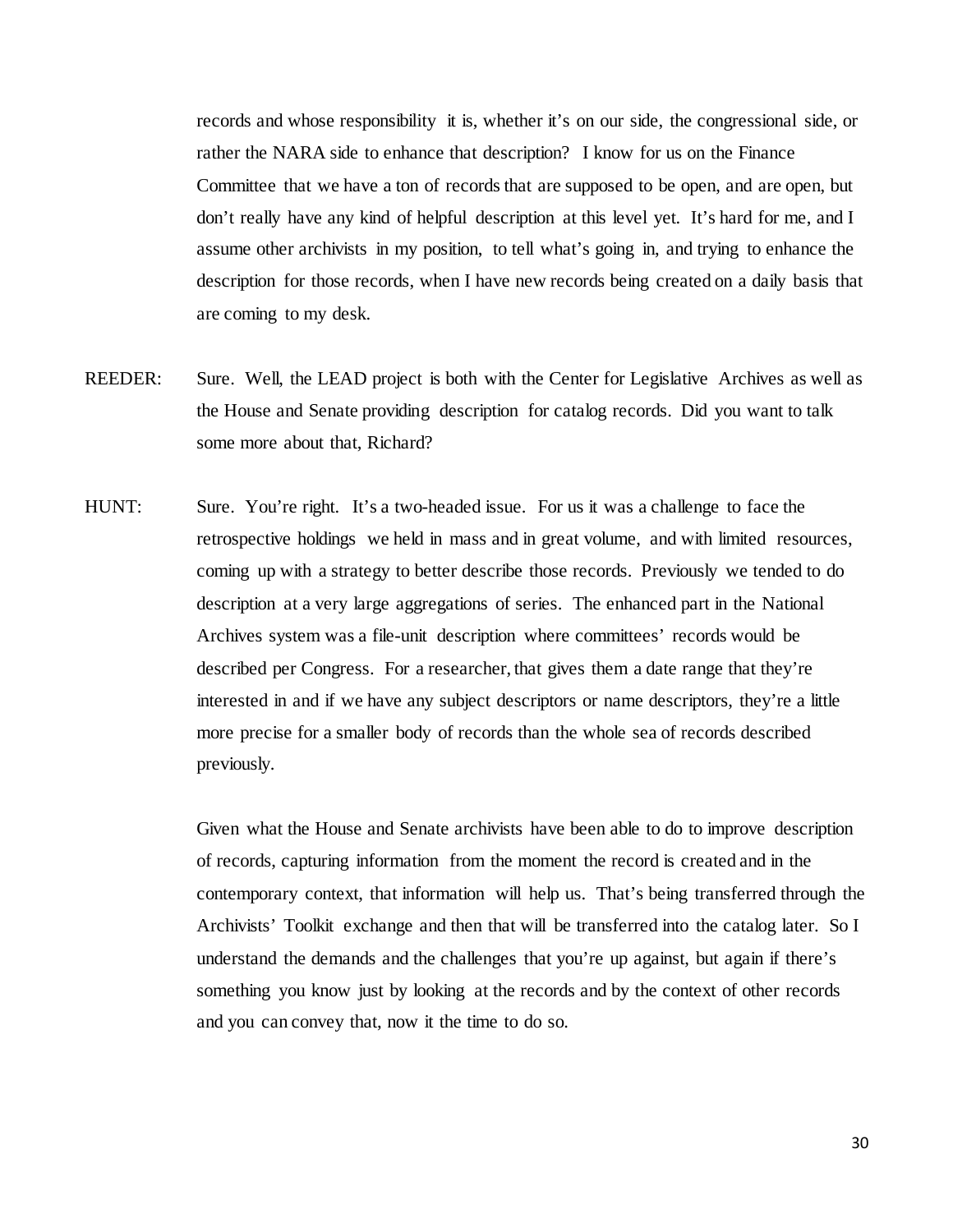MAZINA: So essentially keep doing our jobs. Because we just grab anything on a file level. And should we be going back into those older records that are already in the archive system, pulling them back out, and trying to apply description?

HUNT: Karen?

- PAUL: Some of the committee archivists have done that. It depends on the amount of time that you have. It would certainly be welcome if you can work that into your schedule.
- MAZINA: While we're on that, I'd like to mention I have a successful experience. A friend of mine from graduate school is a professor now and one of his students come to me as an intern. She worked out of the reading room pulling back open records and enhancing their description. Tom Eisinger and I supervised her and we got a really good work product out of it and very minimal effort on our part in terms of supervision.
- PAUL: That would be a good idea if you can get an intern that can help. Give that person some experience.
- HAAS: Thank you. Robin, is there anything else additional on the process that you would need to cover for next steps?
- REEDER: Well, I think next steps would be to identify any changes that you would like to see in the report, if you could email them to me by February 1.
- FERRIERO: Can I suggest on section four that that section could be enhanced with some snapshot of the current state of civic literacy in this country? The reason that we're seeing this increase in demand is because of the failure at the K-12 level, and in some cases undergraduate programs, who have walked away from civic education. So the onus has fallen upon all other kinds of institutions and private associations. It's a big issue for the National Archives, and the Foundation for the National Archives is about to launch a campaign with a piece of that campaign going to be focused on civic literacy. Charlie is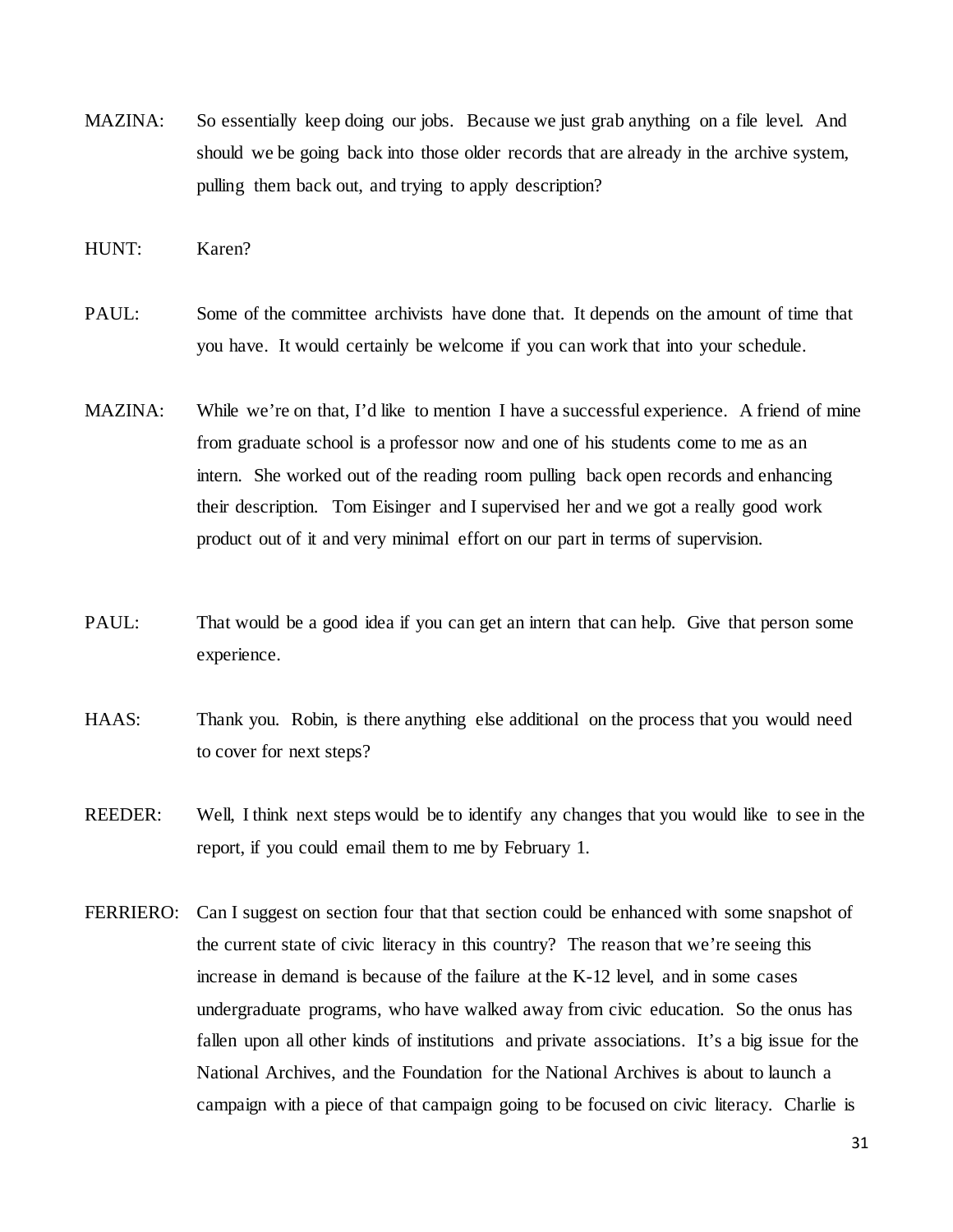doing terrific work, which we're very proud of, but there's a need to get a snapshot of just how bad the situation is. Annenberg and Pew have done great studies that document that.

- LAWRENCE: I would reiterate that. And with the teaching that I do now and folks that I talk to at the academic level, it's not only the low levels of civic knowledge that the Archivist has mentioned and are documented well by Pew and Annenberg, but I also think that the contemporary atmosphere is one that enhances the need for more education. People are becoming somewhat exasperated and things are changing very rapidly and there's a lot of negativism. I think it's more than the partisanship issue. I think it's the political mood that really makes this vitally important; that people acquire the kind of dispassionate and scholarly understanding of the background and functioning of the government. I think there's a real urgency to rededicating efforts around civic education that we're well suited to address.
- KOED: I agree with that and I would add one other thing. The ups and downs of the current political climate have people paying attention, and to a much greater extent in the office and in private life, I get questions from people who now want to understand what Congress does and how it works. Because of the nature of the debates and the nature of the politics we have today, it is forcing them to pay attention to something they've been able to ignore in the past. I think if that could be put into section four of the report to show and understand that there is this growing hunger for knowledge of our government, I think that would be really useful.
- WASNIEWSKI: I completely agree that there's a need for it, but people are paying much more attention. Anecdotally, the heaviest traffic on our website is about the House and the Constitution and we get a lot of requests from people who are just interested in the constitutional role of the House more so than we've ever had.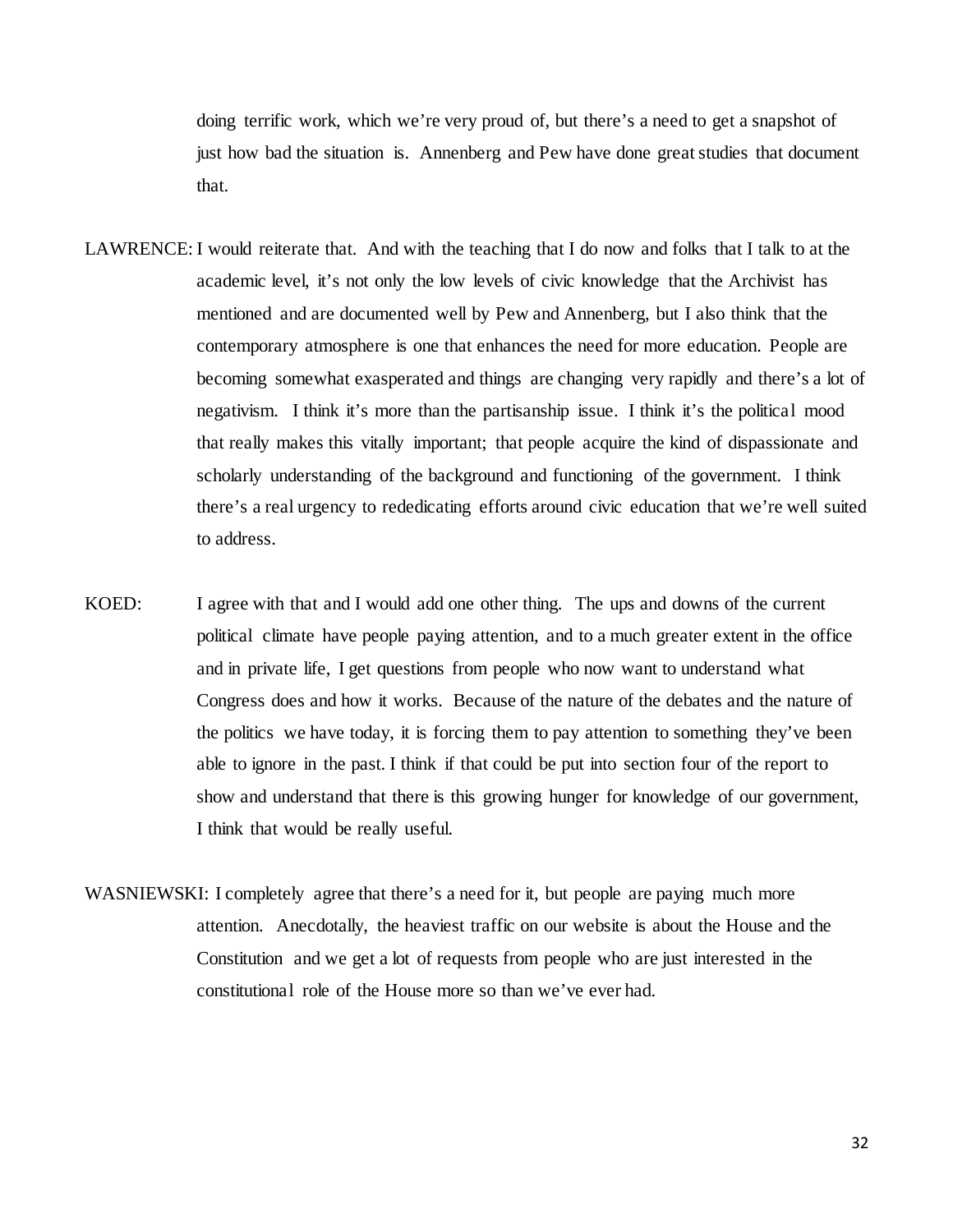- KOED: We have people calling us on almost a daily basis now wanting to know what they can read. They just want to know more. It's an opportunity for us to take advantage of the time that people are paying attention to help promote civic education.
- LAWRENCE: I would just supplement with one thing. I think this is all true. But I'm also painfully aware that when you're talking to a 17 or an 18-year-old student, virtually their entire period of intellectual awareness has been during a period of really divisive and contentious partisanship. And if they don't receive this educational training at some critical era, I think it's K-12, you can't rely on people doing this when they're in undergraduate schools. Their entire outlook is framed by a period in which they perceive the political system, and to some extent the underlying democratic institutions, in a very skeptical way because it's all they've ever known.

So I go back to the notion of urgency. I really think that if we're dealing with younger people, who are not necessarily the ones I'm teaching or you guys are reaching, we're trying to reach folks who don't have any frame of reference other than what they see as a largely dysfunctional, or believe to be or hear as a largely dysfunctional system, that becomes a malignant state for people's commitment to democracy and to participation in government. I think there's an urgency here that we are all focused on. We should enhance to the extent we can.

- SKAGGS: At the McConnell Center, one of the component programming areas is civics education where we work with teachers in middle and high schools. Because of lack of funding this year we've cut some of that programming. We heard an outcry from the teachers how important it was to them to have this program. So we've tried to do as much as we can. It was very interesting that we had no idea how much the teachers would be concerned about this part of our educational outreach not being funded. We're educating them so they can teach. It was a big eye-opener about how important this is to them.
- KOED: I also have a question about the process moving forward. I've gone through the report. I've made lots of comments and notations, which I'll pass on to Karen of course. But if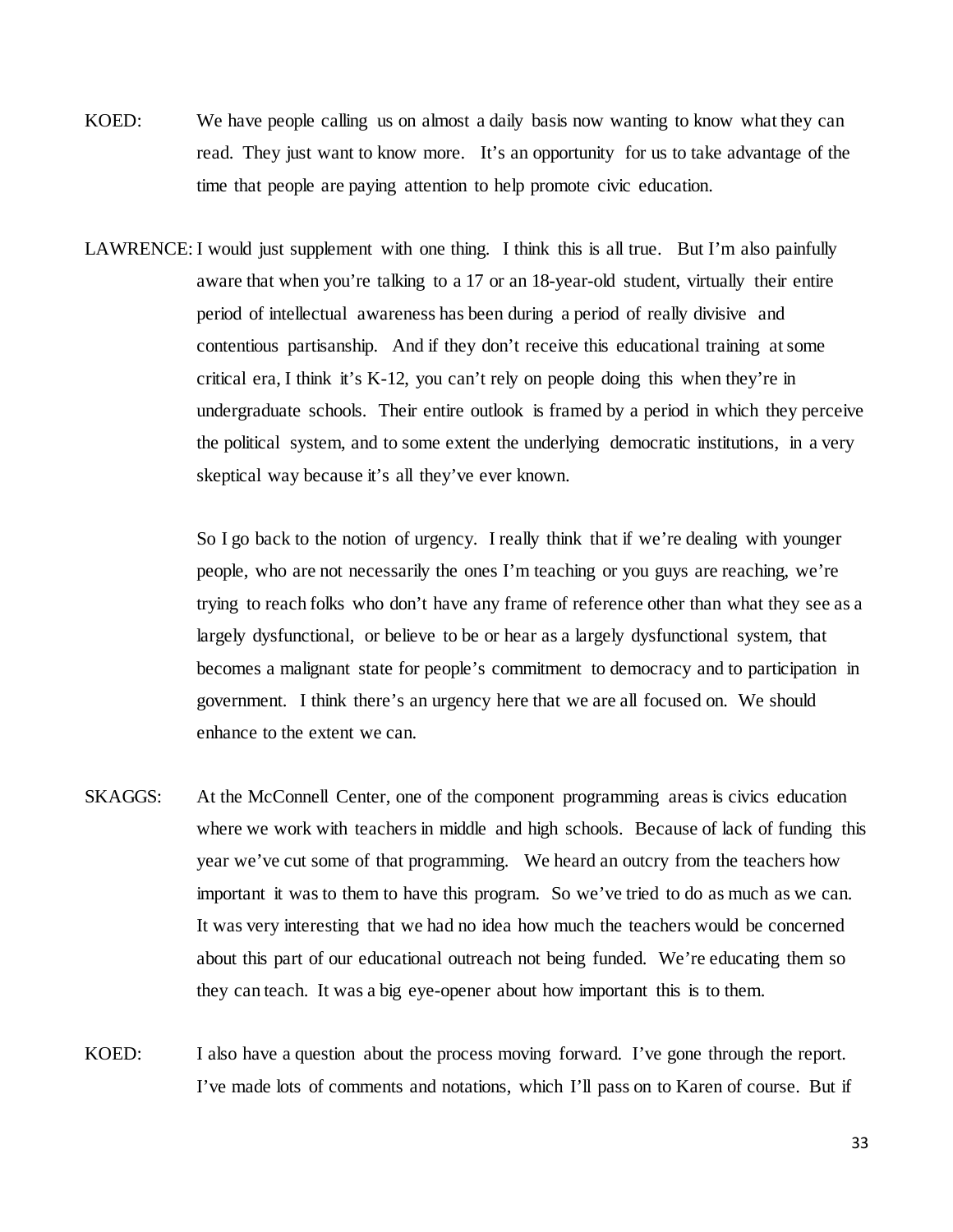we get it to you by February will we see another draft of this before the next meeting? What's the plan moving ahead?

- REEDER: Yes, after we've gone through everything we'll definitely have a draft ready before the June meeting. Then we'll start into the process for moving forward with the publication and working with the communications office.
- SKAGGS: I also have some comments written.
- HAAS: Perfect. Any other comments? Oh, Sheryl.
- VOGT: Yes, I'd like to make one comment. Looking forward to the recommendations in the report, I think it's important that we stay abreast of technology and standards in the profession. Looking back at the fifth report, everything significant in there moving forward to where we are now came about, I think, largely because of the Center, the House, and the Senate each getting Archivists' Toolkit, the training to work with that to share information, to move forward technologically in what we're doing with records.

Now, I understand Archivists' Toolkit does not provide support to repositories and a lot of institutions are looking at ArchivesSpace. I was very happy to hear that you have involvement with that. I think that's something that really needs to be looked at as we move forward so we don't get behind again, that we keep building on what we have.

LEON: Yes, I want to echo what Sheryl just said. What the report demonstrates is the tremendous amount of ground gained by all three of these offices as a whole, and the progress that has happened in the last five years. And that it really needs to be a very clear message that we cannot stand still, period, at all, ever. It's like we've just barely gotten to competency, and it's going to change. This needs to be a really strong message, and that the resources need to accompany that challenge. I don't know whether you guys can say that. But I can say that. Because everything is a constant problem of retraining and retreading. And it's not going to change.